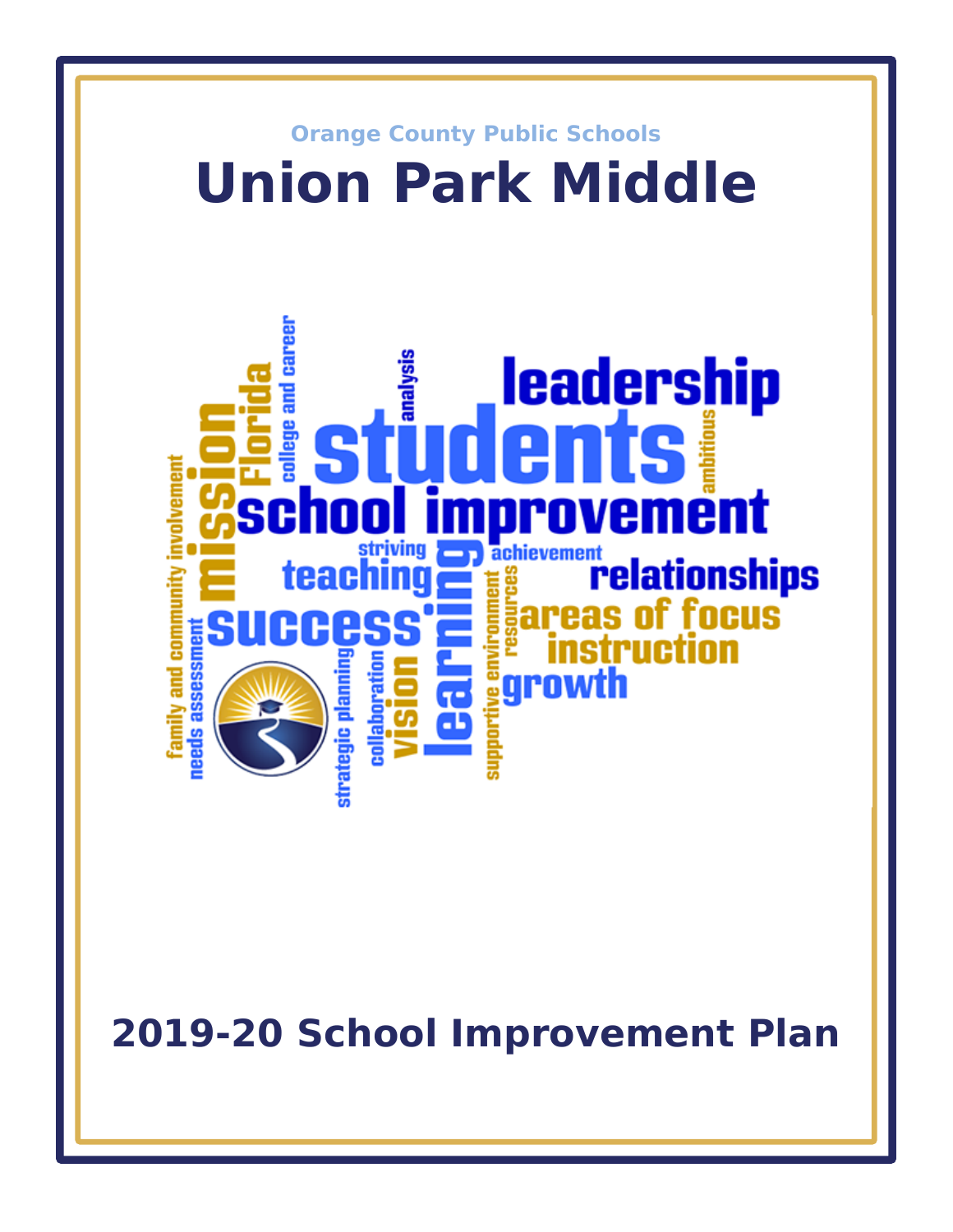## **Table of Contents**

| <b>School Demographics</b>            | 3  |
|---------------------------------------|----|
| <b>Purpose and Outline of the SIP</b> | 4  |
| <b>School Information</b>             | 5  |
| <b>Needs Assessment</b>               | 8  |
| <b>Planning for Improvement</b>       | 15 |
| <b>Title I Requirements</b>           | 21 |
| <b>Budget to Support Goals</b>        | 24 |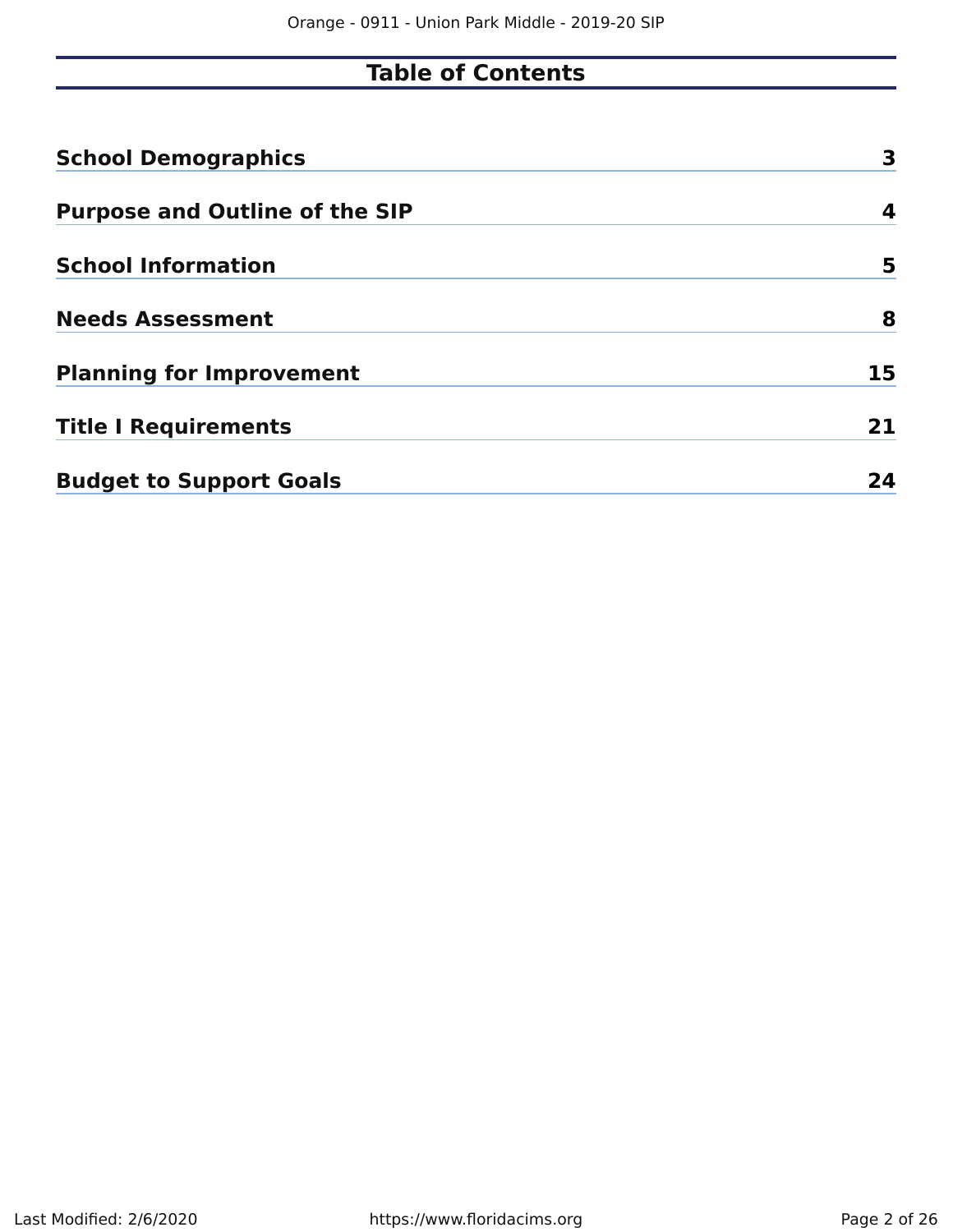Orange - 0911 - Union Park Middle - 2019-20 SIP

# **Union Park Middle**

1844 WESTFALL DR, Orlando, FL 32817

https://unionparkms.ocps.net/

<span id="page-2-0"></span>**Demographics**

## **Principal: Anthony Serianni** Start Date for this Principal: 6/1/2018

| <b>2019-20 Status</b><br>(per MSID File)                                                                                            | Active                                                                                                                                                                                                                                      |
|-------------------------------------------------------------------------------------------------------------------------------------|---------------------------------------------------------------------------------------------------------------------------------------------------------------------------------------------------------------------------------------------|
| <b>School Type and Grades Served</b><br>(per MSID File)                                                                             | Middle School<br>$6 - 8$                                                                                                                                                                                                                    |
| <b>Primary Service Type</b><br>(per MSID File)                                                                                      | K-12 General Education                                                                                                                                                                                                                      |
| 2018-19 Title I School                                                                                                              | Yes                                                                                                                                                                                                                                         |
| 2018-19 Economically<br><b>Disadvantaged (FRL) Rate</b><br>(as reported on Survey 3)                                                | 100%                                                                                                                                                                                                                                        |
| 2018-19 ESSA Subgroups Represented<br>(subgroups with 10 or more students)<br>(subgroups in orange are below the federal threshold) | <b>Asian Students</b><br><b>Black/African American Students</b><br><b>Economically Disadvantaged Students</b><br><b>English Language Learners</b><br><b>Hispanic Students</b><br><b>Students With Disabilities</b><br><b>White Students</b> |
| <b>School Grade</b>                                                                                                                 | 2018-19: D                                                                                                                                                                                                                                  |
|                                                                                                                                     | 2017-18: C                                                                                                                                                                                                                                  |
|                                                                                                                                     | 2016-17: C                                                                                                                                                                                                                                  |
| <b>School Grades History</b>                                                                                                        | 2015-16: C                                                                                                                                                                                                                                  |
|                                                                                                                                     | 2014-15: C                                                                                                                                                                                                                                  |
|                                                                                                                                     | 2013-14: D                                                                                                                                                                                                                                  |
| 2019-20 School Improvement (SI) Information*                                                                                        |                                                                                                                                                                                                                                             |
| <b>SI Region</b>                                                                                                                    | Southeast                                                                                                                                                                                                                                   |
| <b>Regional Executive Director</b>                                                                                                  | Diane Leinenbach                                                                                                                                                                                                                            |
| <b>Turnaround Option/Cycle</b>                                                                                                      |                                                                                                                                                                                                                                             |
| <b>Year</b>                                                                                                                         | N/A                                                                                                                                                                                                                                         |
| <b>Support Tier</b>                                                                                                                 | TIER 1                                                                                                                                                                                                                                      |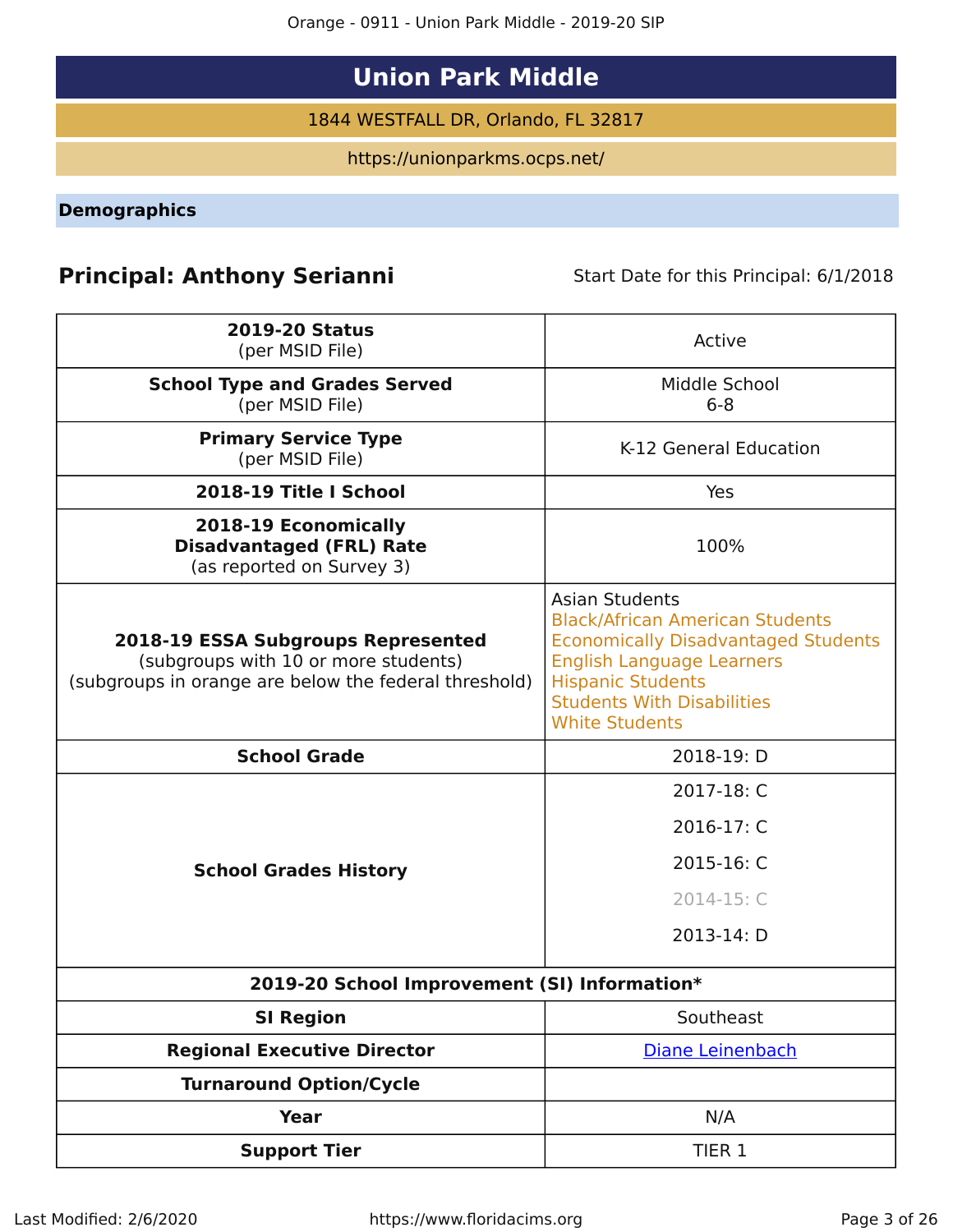\* As defned under Rule 6A-1.099811, Florida Administrative Code. For more information, [click](/downloads?category=da-forms) [here](/downloads?category=da-forms).

#### **School Board Approval**

This plan is pending approval by the Orange County School Board.

#### **SIP Authority**

Section 1001.42(18), Florida Statutes, requires district school boards to annually approve and require implementation of a Schoolwide Improvement Plan (SIP) for each school in the district that has a school grade of D or F. This plan is also a requirement for Targeted Support and Improvement (TS&I) and Comprehensive Support and Improvement (CS&I) schools pursuant to 1008.33 F.S. and the Every Student Succeeds Act (ESSA).

To be designated as TS&I, a school must have one or more ESSA subgroup(s) with a Federal Index below 41%. This plan shall be approved by the district. There are three ways a school can be designated as CS&I:

- 1. have a school grade of D or F
- 2. have a graduation rate of 67% or lower
- 3. have an overall Federal Index below 41%.

For these schools, the SIP shall be approved by the district as well as the Bureau of School Improvement.

The Florida Department of Education (FDOE) SIP template meets all statutory and rule requirements for traditional public schools and incorporates all components required for schools receiving Title I funds. This template is required by State Board of Education Rule 6A-1.099811, Florida Administrative Code, for all non-charter schools with a current grade of D or F, or a graduation rate 67% or less. Districts may opt to require a SIP using a template of its choosing for schools that do not fit the aforementioned conditions. This document was prepared by school and district leadership using the FDOE's school improvement planning web application located at [www.foridacims.org.](https://www.floridacims.org)

#### <span id="page-3-0"></span>**Purpose and Outline of the SIP**

The SIP is intended to be the primary artifact used by every school with stakeholders to review data, set goals, create an action plan and monitor progress. The Florida Department of Education encourages schools to use the SIP as a "living document" by continually updating, refning and using the plan to guide their work throughout the year. This printed version represents the SIP as of the "Date Modifed" listed in the footer.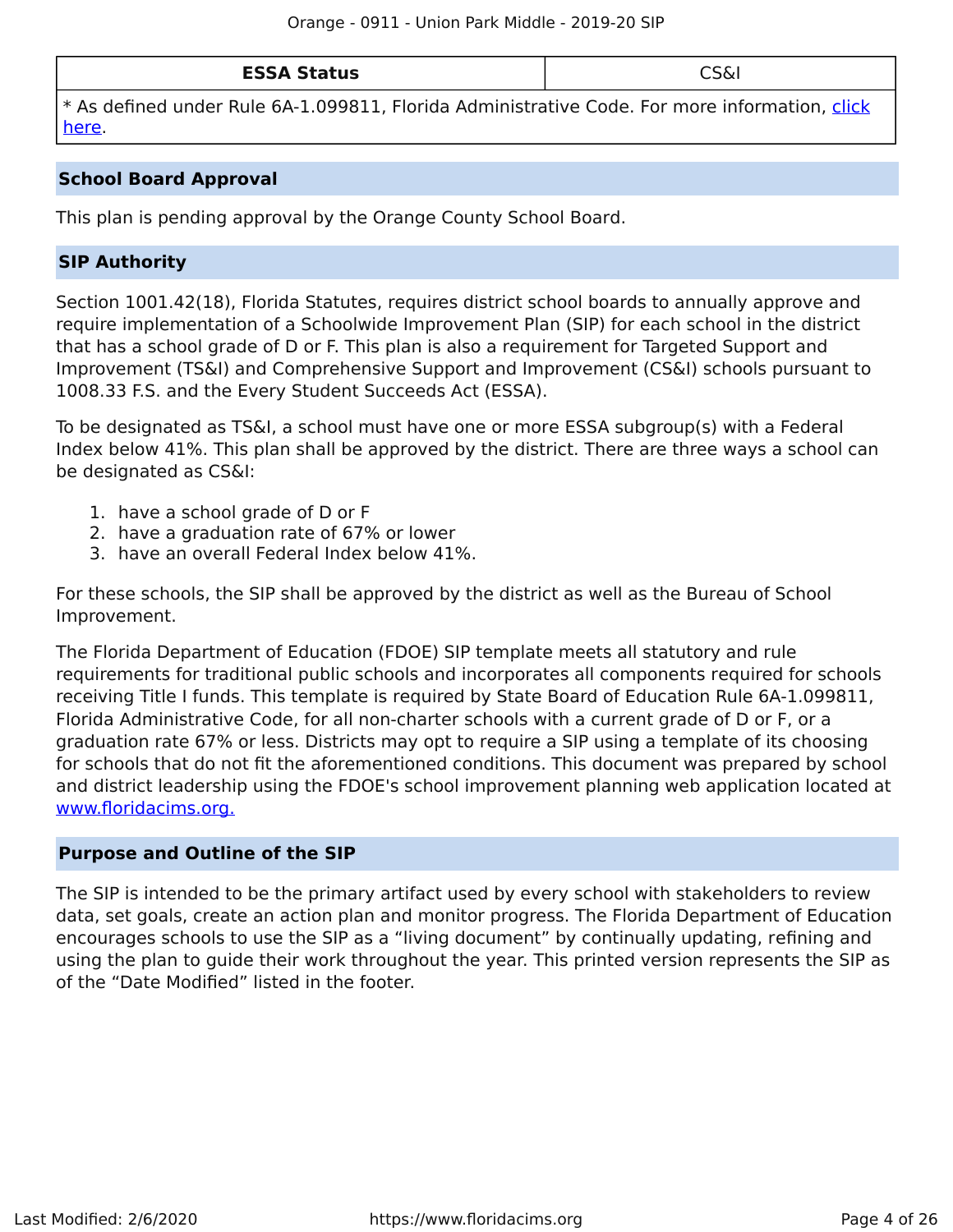## **Part I: School Information**

#### <span id="page-4-0"></span>**School Mission and Vision**

#### **Provide the school's mission statement**

To lead our students to success with the support and involvement of families and the community

#### **Provide the school's vision statement**

To be the top producer of successful students in the nation

#### **School Leadership Team**

#### **Membership**

Identify the name, email address and position title for each member of the school leadership team**:**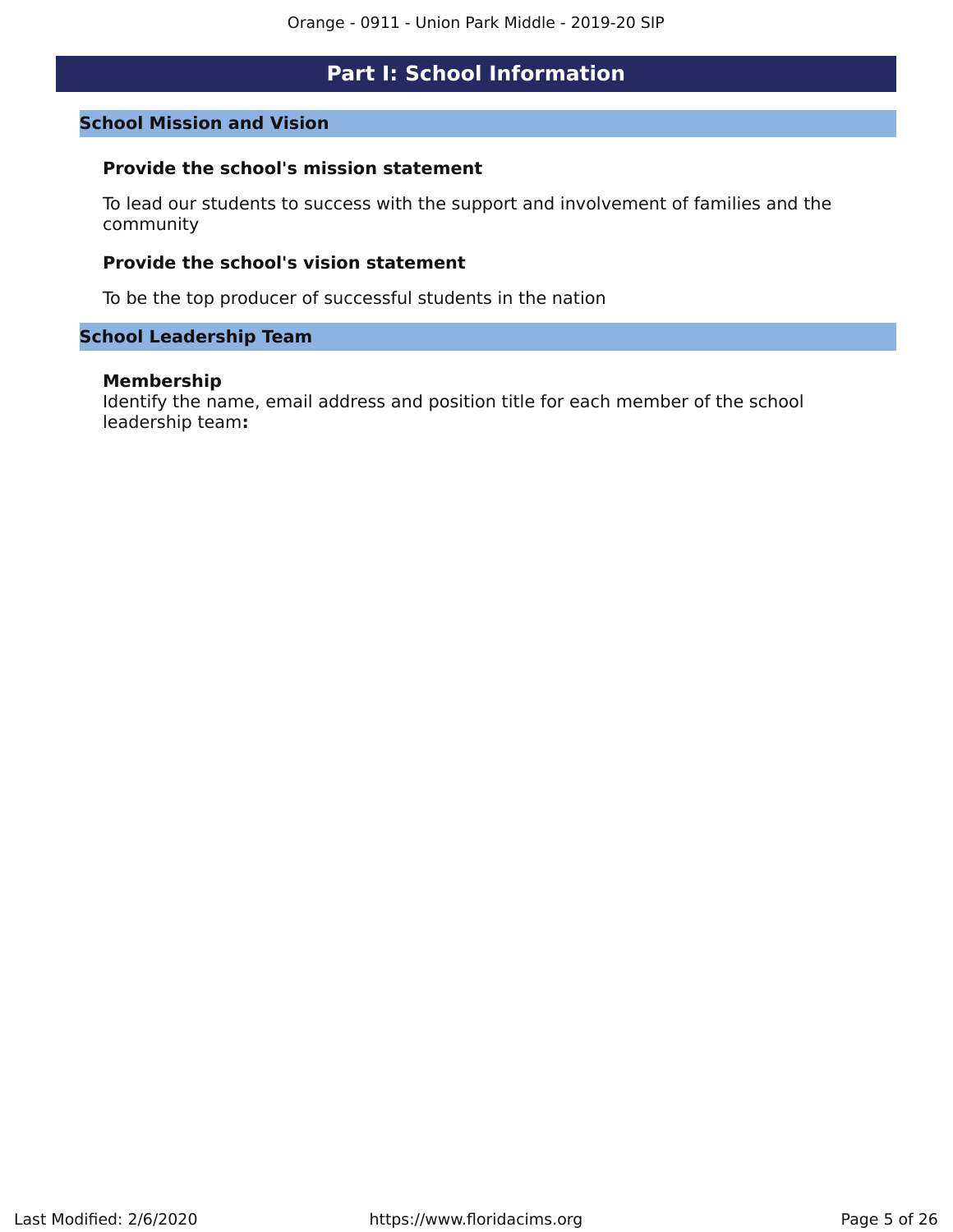| <b>Name</b>                   | <b>Title</b>                   | <b>Job Duties and Responsibilities</b>                                                                                                                                                                                                                                                                                                                                                                                                                                                                                                                                                                                 |
|-------------------------------|--------------------------------|------------------------------------------------------------------------------------------------------------------------------------------------------------------------------------------------------------------------------------------------------------------------------------------------------------------------------------------------------------------------------------------------------------------------------------------------------------------------------------------------------------------------------------------------------------------------------------------------------------------------|
| Serianni,<br>Anthony          | Principal                      | Provides a common vision and direction for Union Park Middle<br>School, placing student success at the forefront. Teacher<br>evaluations and progress monitoring are used to inform the<br>decision-making process. Data-based decision-making is<br>important as the principal oversees curriculum and instruction,<br>ensures the School Improvement Plan is implemented throughout<br>the school year, and that curriculum and instruction is aligned to<br>grade level specifications. These decisions are discussed and<br>evaluated by the school-based leadership team and<br>communicated to the stakeholders. |
| Soli,<br><b>Thomas</b>        | Assistant<br>Principal         | Works with staff to identify appropriate research-based<br>instructional strategies and analyze academic and behavioral<br>data while providing actionable feedback to teachers through<br>observations.                                                                                                                                                                                                                                                                                                                                                                                                               |
| Long,<br>Erica                | Instructional<br>Coach         | Provides content area support across grade levels. Works with the<br>departments as they plan and deliver standards-based instruction<br>focusing on the cognitive demands of the standards. As part of<br>the instructional support team, models lessons, plans with teams<br>and teachers with the alignment of instructional strategies. As<br>part of the MTSS process, assists teachers and the team with<br>appropriate interventions.                                                                                                                                                                           |
| Jesso,<br><b>Tanner</b>       | Dean                           | Collaborates on school-wide initiatives to increase student<br>achievement. They provide behavioral support and focus on<br>school-wide PBS to create a culture of respect and positive<br>behavior. Through implementing PBS school-wide, students will<br>know expectations which will increase instructional time in the<br>classroom. The deans also work closely with the teachers through<br>the Multi-Tiered System of Support (MTSS). The instructional<br>coaches, guidance counselors, and classroom teachers' work<br>together to determine appropriate interventions for students.                         |
| Lisa                          | Wharton, Guidance<br>Counselor | Collaborates on school-wide initiatives to increase student<br>achievement. They provide behavioral support and focus on<br>school-wide PBS to create a culture of respect and positive<br>behavior. Through implementing PBS school-wide, students will<br>know expectations which will increase instructional time in the<br>classroom. The guidance counselors also work closely with the<br>teachers through the Multi-Tiered System of Support (MTSS). The<br>instructional coaches, guidance counselors, and classroom<br>teachers' work together to determine appropriate interventions<br>for students.        |
| Brown,<br>AskiMelik Principal | Assistant                      | Works with staff to identify appropriate research-based<br>instructional strategies and analyze academic and behavioral                                                                                                                                                                                                                                                                                                                                                                                                                                                                                                |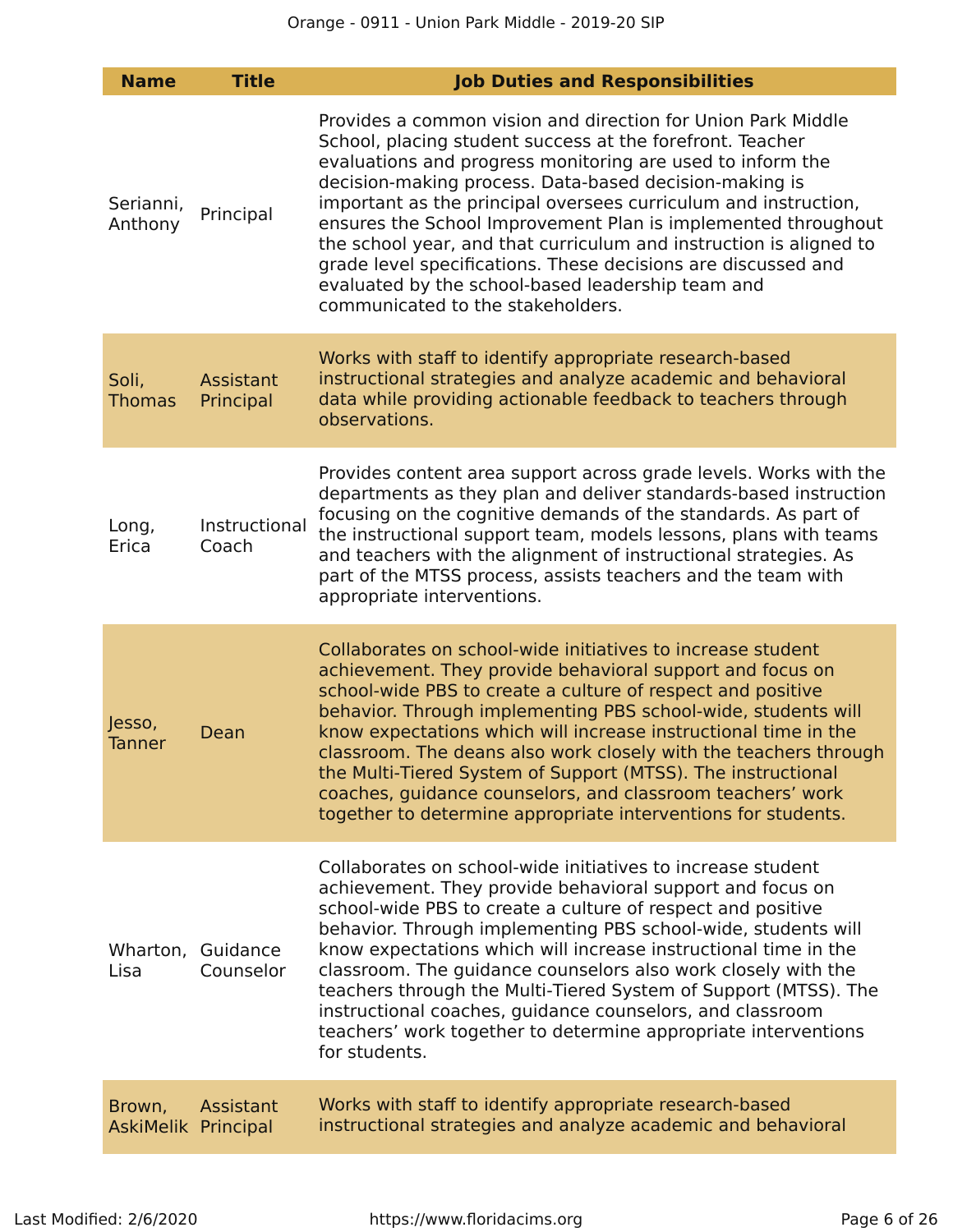| <b>Name</b> | <b>Title</b> | <b>Job Duties and Responsibilities</b>                                        |
|-------------|--------------|-------------------------------------------------------------------------------|
|             |              | data while providing actionable feedback to teachers through<br>observations. |

#### **Early Warning Systems**

#### **Current Year**

#### **The number of students by grade level that exhibit each early warning indicator listed:**

|                                 | <b>Grade Level</b> |                               |  |  |  |            |               |                          |          |  |     |                                     |     |              |  |
|---------------------------------|--------------------|-------------------------------|--|--|--|------------|---------------|--------------------------|----------|--|-----|-------------------------------------|-----|--------------|--|
| <b>Indicator</b>                |                    |                               |  |  |  |            | K 1 2 3 4 5 6 | 7 8 9 10 11 12           |          |  |     |                                     |     | <b>Total</b> |  |
| Number of students enrolled     |                    | $0\quad 0\quad 0\quad 0\quad$ |  |  |  |            |               | 0 0 287 300 272 0        |          |  | - 0 | $\overline{0}$                      |     | 859          |  |
| Attendance below 90 percent     |                    | 000000                        |  |  |  |            | 55 -          | 57                       | 64 0     |  | - O | $\begin{matrix} 0 & 0 \end{matrix}$ |     | 176          |  |
| One or more suspensions         |                    | 000                           |  |  |  | $0\quad 0$ |               | 32 62 37 0               |          |  | - 0 | - 0                                 |     | 131          |  |
| Course failure in ELA or Math   |                    |                               |  |  |  |            |               | 0 0 0 0 0 0 62 145 153 0 |          |  | - റ | $\begin{matrix} 0 & 0 \end{matrix}$ |     | 360          |  |
| Level 1 on statewide assessment | $\overline{0}$     |                               |  |  |  |            |               | 0 0 0 0 0 134 171 146 0  |          |  | - 0 | - 0                                 | - 0 | 451          |  |
|                                 |                    |                               |  |  |  |            |               | $\Omega$                 | $\Omega$ |  | - റ |                                     |     |              |  |

#### **The number of students with two or more early warning indicators:**

| <b>Indicator</b>                        |  |  |  | <b>Grade Level</b>           |  |  | <b>Total</b>                       |
|-----------------------------------------|--|--|--|------------------------------|--|--|------------------------------------|
|                                         |  |  |  | K 1 2 3 4 5 6 7 8 9 10 11 12 |  |  |                                    |
| Students with two or more<br>indicators |  |  |  |                              |  |  | 0 0 0 0 0 0 81 133 134 0 0 0 0 348 |

#### **The number of students identifed as retainees:**

| <b>Indicator</b>                       |  | <b>Grade Level</b> |  |  |  |  |  |  |  |  |  |                              |  |              |  |  |
|----------------------------------------|--|--------------------|--|--|--|--|--|--|--|--|--|------------------------------|--|--------------|--|--|
|                                        |  |                    |  |  |  |  |  |  |  |  |  | K 1 2 3 4 5 6 7 8 9 10 11 12 |  | <b>Total</b> |  |  |
| <b>Retained Students: Current Year</b> |  |                    |  |  |  |  |  |  |  |  |  | 0 0 0 0 0 0 0 0 3 0 0 0 0    |  |              |  |  |
|                                        |  |                    |  |  |  |  |  |  |  |  |  |                              |  |              |  |  |

**FTE units allocated to school (total number of teacher units)** 45

#### **Date this data was collected or last updated** Monday 7/15/2019

#### **Prior Year - As Reported**

#### **The number of students by grade level that exhibit each early warning indicator:**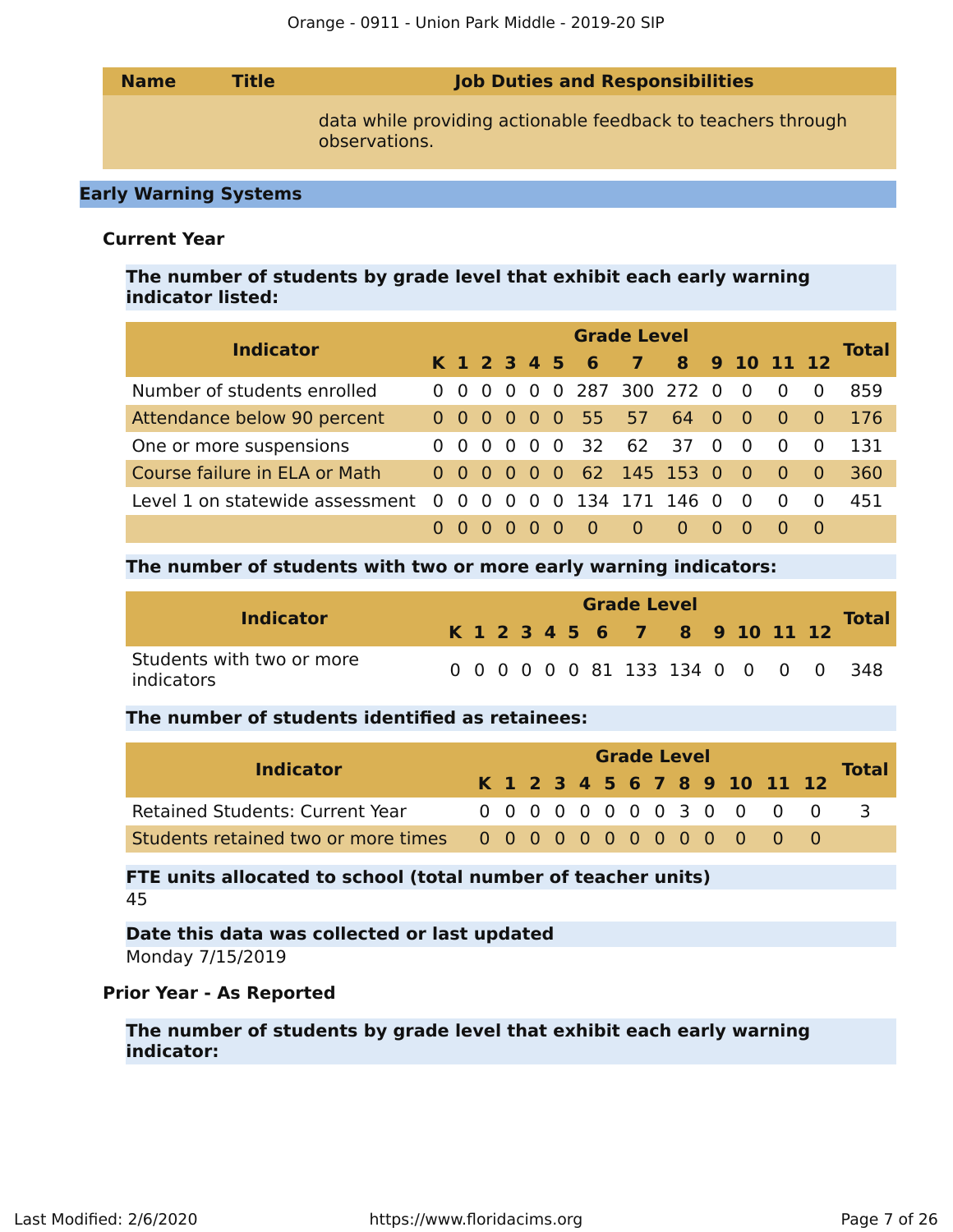| <b>Indicator</b>                                            | <b>Grade Level</b> |  |  |  |  |  |                              |  |  |  |  |                                        |  |              |  |
|-------------------------------------------------------------|--------------------|--|--|--|--|--|------------------------------|--|--|--|--|----------------------------------------|--|--------------|--|
|                                                             |                    |  |  |  |  |  | K 1 2 3 4 5 6 7 8 9 10 11 12 |  |  |  |  |                                        |  | <b>Total</b> |  |
| Attendance below 90 percent                                 |                    |  |  |  |  |  | 0 0 0 0 0 0 54 68 73 0 0     |  |  |  |  | $\begin{matrix} 0 & 0 \end{matrix}$    |  | 195          |  |
| One or more suspensions                                     |                    |  |  |  |  |  | 0 0 0 0 0 0 66 31 48 0 0 0 0 |  |  |  |  |                                        |  | -145         |  |
| Course failure in ELA or Math                               |                    |  |  |  |  |  | 0 0 0 0 0 0 93 58 91 0 0     |  |  |  |  | $\begin{matrix} 0 & 0 \end{matrix}$    |  | -242         |  |
| Level 1 on statewide assessment 0 0 0 0 0 0 147 136 131 0 0 |                    |  |  |  |  |  |                              |  |  |  |  | $\begin{array}{ccc} 0 & 0 \end{array}$ |  |              |  |

#### **The number of students with two or more early warning indicators:**

| <b>Indicator</b>                        |  |  |  | <b>Grade Level</b>           |  |  |  | <b>Total</b>                      |
|-----------------------------------------|--|--|--|------------------------------|--|--|--|-----------------------------------|
|                                         |  |  |  | K 1 2 3 4 5 6 7 8 9 10 11 12 |  |  |  |                                   |
| Students with two or more<br>indicators |  |  |  |                              |  |  |  | 0 0 0 0 0 0 105 81 95 0 0 0 0 281 |

#### **Prior Year - Updated**

#### **The number of students by grade level that exhibit each early warning indicator:**

| <b>Indicator</b>                                            |  | <b>Grade Level</b> |  |  |  |  |  |                              |  |  |  |                                        |     |              |  |  |
|-------------------------------------------------------------|--|--------------------|--|--|--|--|--|------------------------------|--|--|--|----------------------------------------|-----|--------------|--|--|
|                                                             |  |                    |  |  |  |  |  | K 1 2 3 4 5 6 7 8 9 10 11 12 |  |  |  |                                        |     | <b>Total</b> |  |  |
| Attendance below 90 percent                                 |  |                    |  |  |  |  |  | 0 0 0 0 0 0 54 68 73 0 0     |  |  |  | $\overline{0}$                         | - 0 | 195          |  |  |
| One or more suspensions                                     |  |                    |  |  |  |  |  | 0 0 0 0 0 0 66 31 48 0 0 0 0 |  |  |  |                                        |     | -145         |  |  |
| Course failure in ELA or Math                               |  |                    |  |  |  |  |  | 0 0 0 0 0 0 93 58 91 0 0     |  |  |  | $\begin{matrix} 0 & 0 \end{matrix}$    |     | -242         |  |  |
| Level 1 on statewide assessment 0 0 0 0 0 0 147 136 131 0 0 |  |                    |  |  |  |  |  |                              |  |  |  | $\begin{array}{ccc} 0 & 0 \end{array}$ |     |              |  |  |

#### **The number of students with two or more early warning indicators:**

| <b>Indicator</b>                        |  |  |  | <b>Grade Level</b>           |  |  |  | Total                             |
|-----------------------------------------|--|--|--|------------------------------|--|--|--|-----------------------------------|
|                                         |  |  |  | K 1 2 3 4 5 6 7 8 9 10 11 12 |  |  |  |                                   |
| Students with two or more<br>indicators |  |  |  |                              |  |  |  | 0 0 0 0 0 0 105 81 95 0 0 0 0 281 |

### **Part II: Needs Assessment/Analysis**

#### <span id="page-7-0"></span>**School Data**

Please note that the district and state averages shown here represent the averages for similar school types (elementary, middle, high school, or combination schools).

| <b>School Grade Component</b>     |               | 2019            |              | 2018          |                 |              |  |
|-----------------------------------|---------------|-----------------|--------------|---------------|-----------------|--------------|--|
|                                   | <b>School</b> | <b>District</b> | <b>State</b> | <b>School</b> | <b>District</b> | <b>State</b> |  |
| <b>ELA Achievement</b>            | 30%           | 52%             | 54%          | 36%           | 52%             | 53%          |  |
| <b>ELA Learning Gains</b>         | 36%           | 52%             | 54%          | 40%           | 50%             | 54%          |  |
| <b>ELA Lowest 25th Percentile</b> | 34%           | 45%             | 47%          | 31%           | 42%             | 47%          |  |
| Math Achievement                  | 32%           | 55%             | 58%          | 42%           | 53%             | 58%          |  |
| Math Learning Gains               | 37%           | 55%             | 57%          | 48%           | 51%             | 57%          |  |
| Math Lowest 25th Percentile       | 44%           | 50%             | 51%          | 37%           | 44%             | 51%          |  |
| Science Achievement               | 28%           | 51%             | 51%          | 36%           | 51%             | 52%          |  |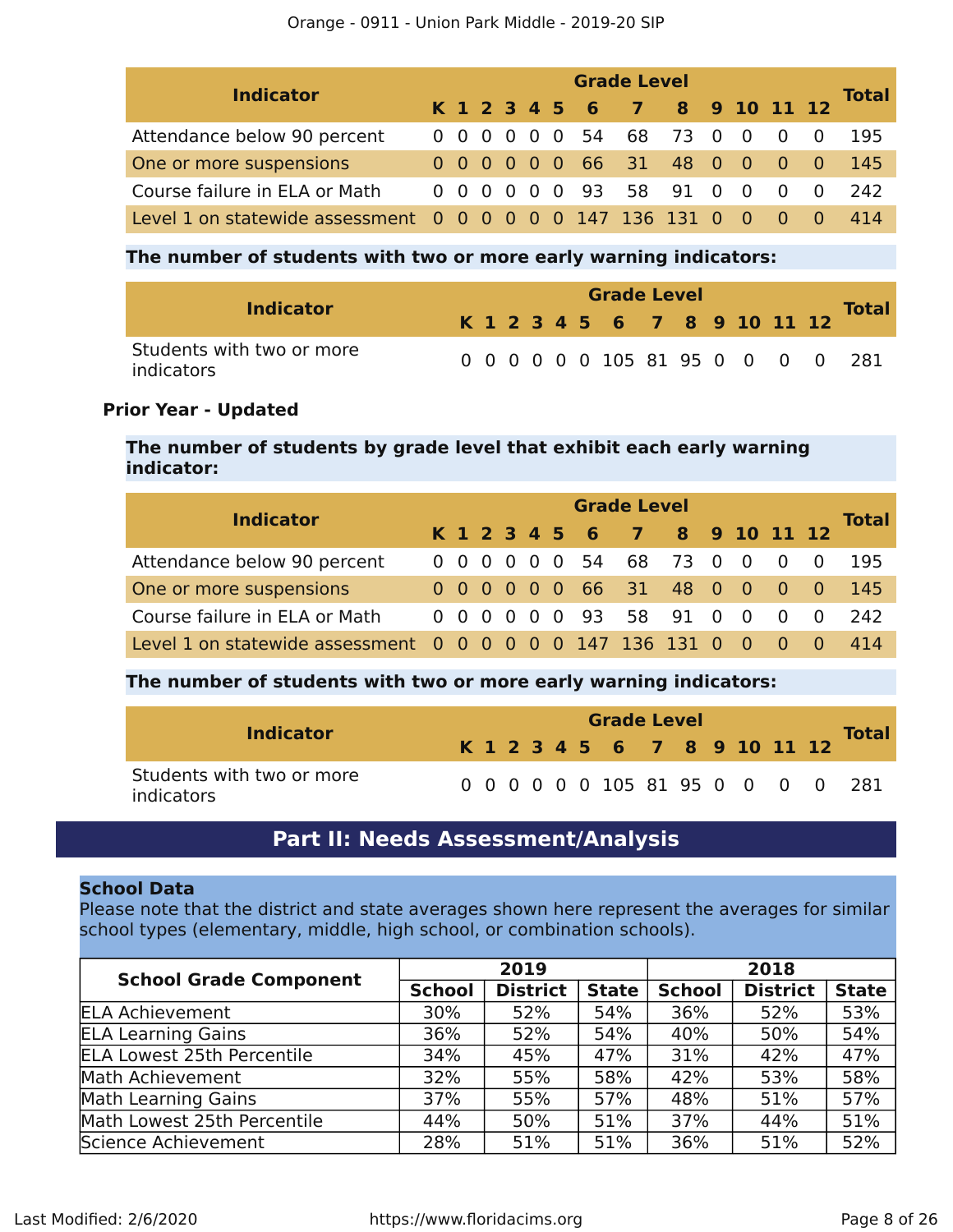| <b>School Grade Component</b> |               | 2019                      |     | 2018 |                  |     |
|-------------------------------|---------------|---------------------------|-----|------|------------------|-----|
|                               | <b>School</b> | District   State   School |     |      | District   State |     |
| Social Studies Achievement    | 43%           | 67%                       | 72% | 53%  | 68%              | 72% |

| <b>EWS Indicators as Input Earlier in the Survey</b> |                                          |           |           |                        |  |  |  |  |  |  |
|------------------------------------------------------|------------------------------------------|-----------|-----------|------------------------|--|--|--|--|--|--|
|                                                      | <b>Grade Level (prior year reported)</b> |           |           |                        |  |  |  |  |  |  |
| <b>Indicator</b>                                     | 6                                        |           | 8         | <b>Total</b>           |  |  |  |  |  |  |
| Number of students enrolled                          | 287(0)                                   | 300(0)    | 272(0)    | 859(0)                 |  |  |  |  |  |  |
| Attendance below 90 percent                          | 55 (54)                                  | 57 (68)   | 64 (73)   | 176 (195)              |  |  |  |  |  |  |
| One or more suspensions                              | 32 (66)                                  | 62 (31)   | 37(48)    | $\overline{131} (145)$ |  |  |  |  |  |  |
| Course failure in ELA or Math                        | 62 (93)                                  | 145 (58)  | 153 (91)  | 360 (242)              |  |  |  |  |  |  |
| Level 1 on statewide assessment                      | 134 (147)                                | 171 (136) | 146 (131) | 451 (414)              |  |  |  |  |  |  |
|                                                      | 0(0)                                     | 0(0)      | 0(0)      | 0(0)                   |  |  |  |  |  |  |

#### **Grade Level Data**

NOTE: This data is raw data and includes ALL students who tested at the school. This is not school grade data.

NOTE: An asterisk (\*) in any cell indicates the data has been suppressed due to fewer than 10 students tested, or all tested students scoring the same.

|                          |       |               | <b>ELA</b>      |                                                                 |     |                                              |  |
|--------------------------|-------|---------------|-----------------|-----------------------------------------------------------------|-----|----------------------------------------------|--|
| <b>Grade</b>             | Year  | <b>School</b> | <b>District</b> | School-<br><b>District</b><br><b>State</b><br><b>Comparison</b> |     | School-<br><b>State</b><br><b>Comparison</b> |  |
| 06                       | 2019  | 28%           | 52%             | $-24%$                                                          | 54% | $-26%$                                       |  |
|                          | 2018  | 30%           | 48%             | $-18%$                                                          | 52% | $-22%$                                       |  |
| Same Grade Comparison    | $-2%$ |               |                 |                                                                 |     |                                              |  |
| <b>Cohort Comparison</b> |       |               |                 |                                                                 |     |                                              |  |
| 07                       | 2019  | 22%           | 48%             | $-26%$                                                          | 52% | $-30%$                                       |  |
|                          | 2018  | 29%           | 48%             | $-19%$                                                          | 51% | $-22%$                                       |  |
| Same Grade Comparison    |       | $-7%$         |                 |                                                                 |     |                                              |  |
| <b>Cohort Comparison</b> |       | $-8%$         |                 |                                                                 |     |                                              |  |
| 08                       | 2019  | 33%           | 54%             | $-21%$                                                          | 56% | $-23%$                                       |  |
|                          | 2018  | 37%           | 55%             | $-18%$                                                          | 58% | $-21%$                                       |  |
| Same Grade Comparison    |       | -4%           |                 |                                                                 |     |                                              |  |
| <b>Cohort Comparison</b> |       | 4%            |                 |                                                                 |     |                                              |  |

| <b>MATH</b>              |      |               |                 |                                                 |     |                                              |  |  |  |  |  |
|--------------------------|------|---------------|-----------------|-------------------------------------------------|-----|----------------------------------------------|--|--|--|--|--|
| Grade<br>Year            |      | <b>School</b> | <b>District</b> | School-<br><b>District</b><br><b>Comparison</b> |     | School-<br><b>State</b><br><b>Comparison</b> |  |  |  |  |  |
| 06                       | 2019 | 34%           | 43%             | $-9%$                                           | 55% | $-21%$                                       |  |  |  |  |  |
|                          | 2018 | 27%           | 35%             | $-8%$                                           | 52% | $-25%$                                       |  |  |  |  |  |
| Same Grade Comparison    |      | 7%            |                 |                                                 |     |                                              |  |  |  |  |  |
| <b>Cohort Comparison</b> |      |               |                 |                                                 |     |                                              |  |  |  |  |  |
| 07                       | 2019 | 17%           | 49%             | $-32%$                                          | 54% | $-37%$                                       |  |  |  |  |  |
|                          | 2018 | 33%           | 51%             | $-18%$                                          | 54% | $-21%$                                       |  |  |  |  |  |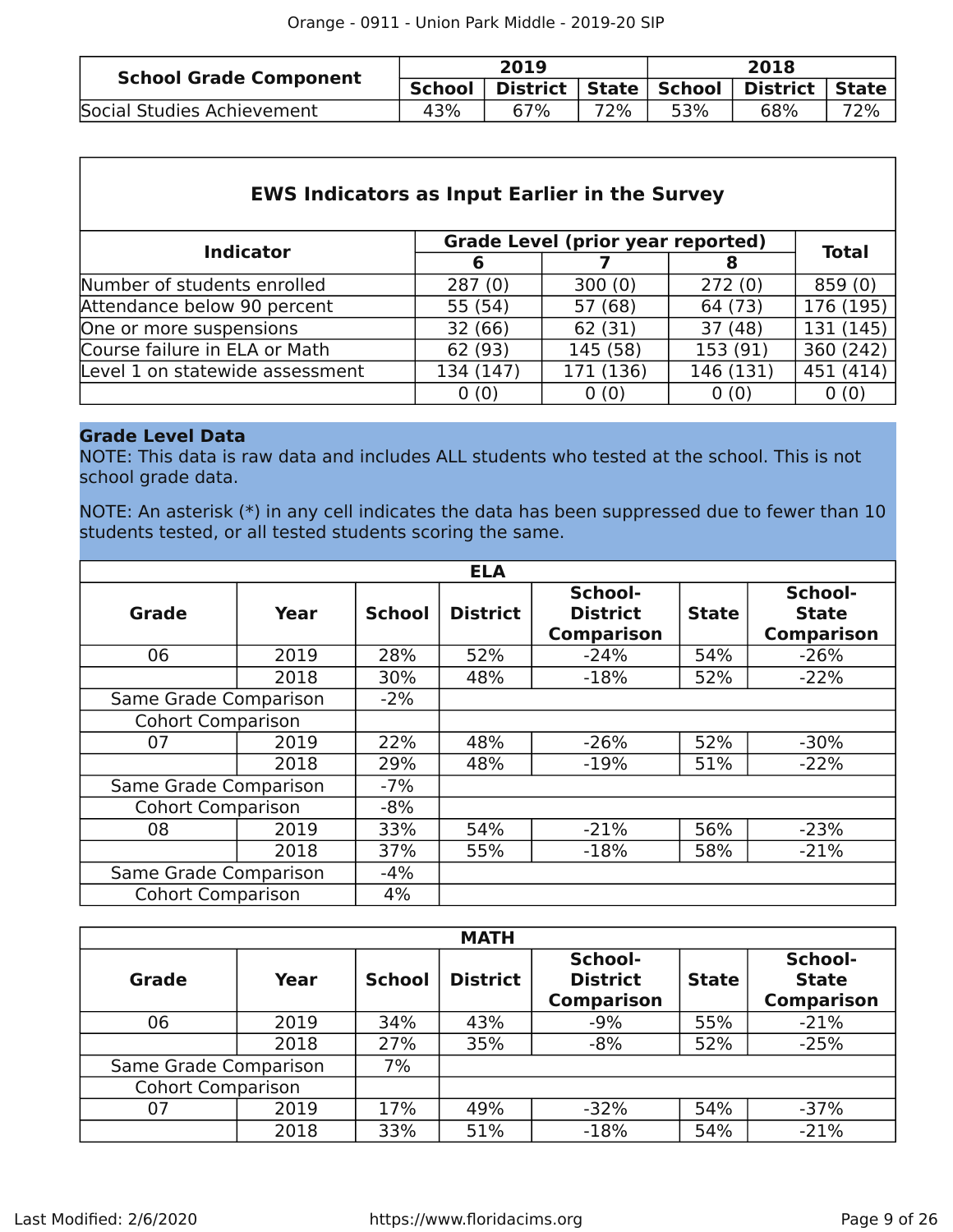| <b>MATH</b>              |                          |               |                 |                                                 |              |                                              |  |  |  |  |
|--------------------------|--------------------------|---------------|-----------------|-------------------------------------------------|--------------|----------------------------------------------|--|--|--|--|
| <b>Grade</b>             | Year                     | <b>School</b> | <b>District</b> | School-<br><b>District</b><br><b>Comparison</b> | <b>State</b> | School-<br><b>State</b><br><b>Comparison</b> |  |  |  |  |
|                          | Same Grade Comparison    |               |                 |                                                 |              |                                              |  |  |  |  |
|                          | <b>Cohort Comparison</b> |               |                 |                                                 |              |                                              |  |  |  |  |
| 08                       | 2019                     | 11%           | 36%             | $-25%$                                          | 46%          | $-35%$                                       |  |  |  |  |
|                          | 2018                     | 17%           | 32%             | $-15%$                                          | 45%          | $-28%$                                       |  |  |  |  |
| Same Grade Comparison    |                          | $-6%$         |                 |                                                 |              |                                              |  |  |  |  |
| <b>Cohort Comparison</b> |                          | $-22%$        |                 |                                                 |              |                                              |  |  |  |  |

| <b>SCIENCE</b>           |       |               |                 |                                                 |              |                                              |  |  |  |
|--------------------------|-------|---------------|-----------------|-------------------------------------------------|--------------|----------------------------------------------|--|--|--|
| <b>Grade</b>             | Year  | <b>School</b> | <b>District</b> | School-<br><b>District</b><br><b>Comparison</b> | <b>State</b> | School-<br><b>State</b><br><b>Comparison</b> |  |  |  |
| 08                       | 2019  | 27%           | 49%             | $-22%$                                          | 48%          | $-21%$                                       |  |  |  |
|                          | 2018  | 33%           | 49%             | $-16%$                                          | 50%          | $-17%$                                       |  |  |  |
| Same Grade Comparison    | $-6%$ |               |                 |                                                 |              |                                              |  |  |  |
| <b>Cohort Comparison</b> |       |               |                 |                                                 |              |                                              |  |  |  |

|             |               |                 | <b>BIOLOGY EOC</b>                               |              |                                               |
|-------------|---------------|-----------------|--------------------------------------------------|--------------|-----------------------------------------------|
| Year        | <b>School</b> | <b>District</b> | <b>School</b><br><b>Minus</b><br><b>District</b> | <b>State</b> | <b>School</b><br><b>Minus</b><br><b>State</b> |
| 2019        |               |                 |                                                  |              |                                               |
| 2018        |               |                 |                                                  |              |                                               |
|             |               |                 | <b>CIVICS EOC</b>                                |              |                                               |
| Year        | <b>School</b> | <b>District</b> | <b>School</b><br><b>Minus</b><br><b>District</b> | <b>State</b> | <b>School</b><br><b>Minus</b><br><b>State</b> |
| 2019        | 40%           | 66%             | $-26%$                                           | 71%          | $-31%$                                        |
| 2018        | 46%           | 66%             | $-20%$                                           | 71%          | $-25%$                                        |
|             | Compare       | $-6%$           |                                                  |              |                                               |
|             |               |                 | <b>HISTORY EOC</b>                               |              |                                               |
| Year        | <b>School</b> | <b>District</b> | <b>School</b><br><b>Minus</b><br><b>District</b> | <b>State</b> | <b>School</b><br><b>Minus</b><br><b>State</b> |
| 2019        |               |                 |                                                  |              |                                               |
| 2018        |               |                 |                                                  |              |                                               |
|             |               |                 | <b>ALGEBRA EOC</b>                               |              |                                               |
| <b>Year</b> | <b>School</b> | <b>District</b> | <b>School</b><br><b>Minus</b><br><b>District</b> | <b>State</b> | <b>School</b><br><b>Minus</b><br><b>State</b> |
| 2019        | 75%           | 63%             | 12%                                              | 61%          | 14%                                           |
| 2018        | 94%           | 61%             | 33%                                              | 62%          | 32%                                           |
|             | Compare       | $-19%$          |                                                  |              |                                               |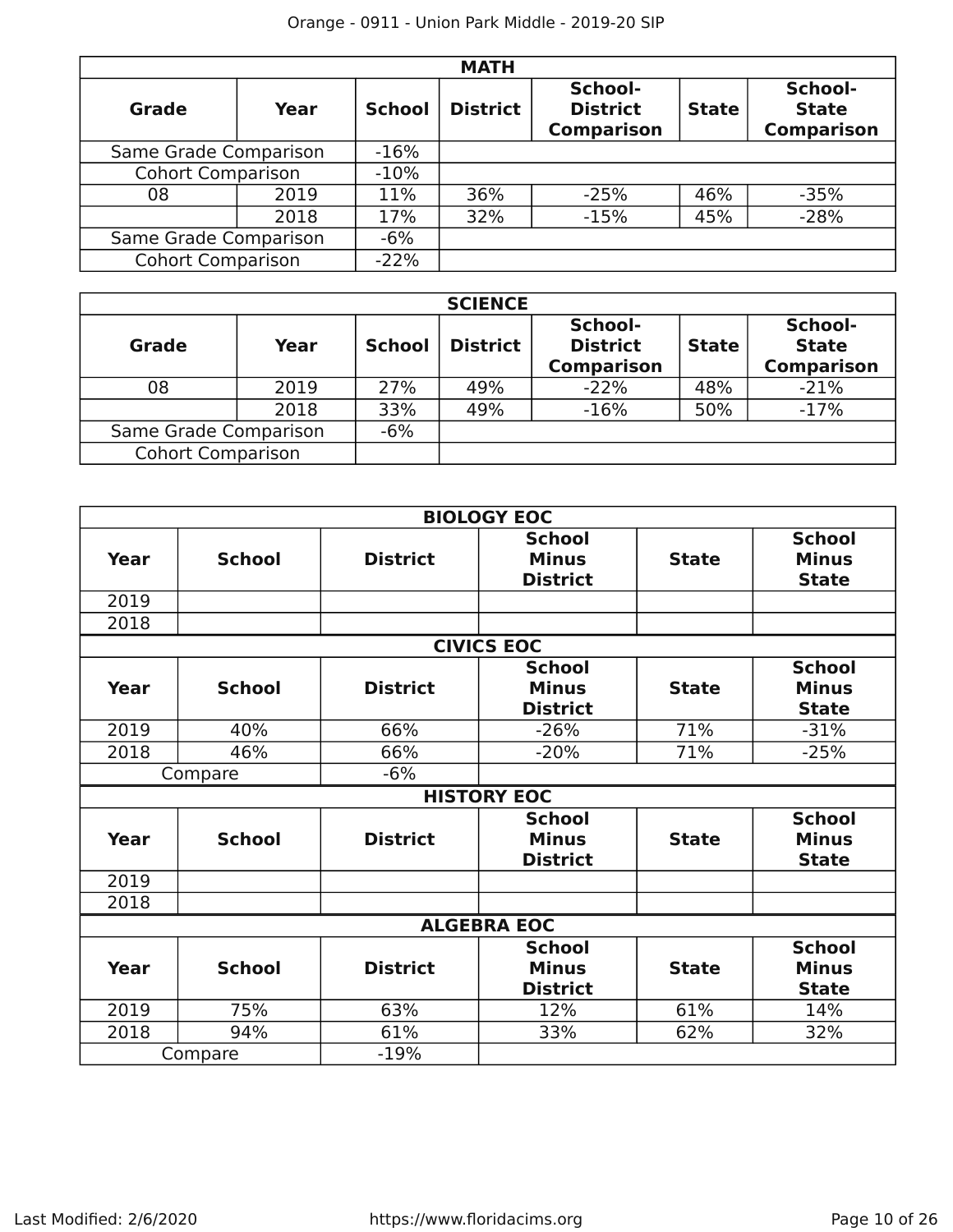|      | <b>GEOMETRY EOC</b> |                 |                                                  |              |                                               |  |  |  |  |  |
|------|---------------------|-----------------|--------------------------------------------------|--------------|-----------------------------------------------|--|--|--|--|--|
| Year | <b>School</b>       | <b>District</b> | <b>School</b><br><b>Minus</b><br><b>District</b> | <b>State</b> | <b>School</b><br><b>Minus</b><br><b>State</b> |  |  |  |  |  |
| 2019 | 67%                 | 53%             | 14%                                              | 57%          | 10%                                           |  |  |  |  |  |
| 2018 | 94%                 | 65%             | 29%                                              | 56%          | 38%                                           |  |  |  |  |  |
|      | Compare             | $-27%$          |                                                  |              |                                               |  |  |  |  |  |

### **Subgroup Data**

|                  | <b>2019 SCHOOL GRADE COMPONENTS BY SUBGROUPS</b> |                  |                          |                     |                   |                           |             |            |                     |                                 |                       |
|------------------|--------------------------------------------------|------------------|--------------------------|---------------------|-------------------|---------------------------|-------------|------------|---------------------|---------------------------------|-----------------------|
| <b>Subgroups</b> | <b>ELA</b><br>Ach.                               | <b>ELA</b><br>LG | <b>ELA</b><br>LG<br>L25% | <b>Math</b><br>Ach. | <b>Math</b><br>LG | <b>Math</b><br>LG<br>L25% | Sci<br>Ach. | SS<br>Ach. | <b>MS</b><br>Accel. | Grad<br>Rate<br>2016-17 2016-17 | C & C<br><b>Accel</b> |
| <b>SWD</b>       | 6                                                | 24               | 24                       | 4                   | 35                | 40                        |             | 15         |                     |                                 |                       |
| <b>ELL</b>       | 18                                               | 30               | 32                       | 18                  | 34                | 49                        | 14          | 23         | 59                  |                                 |                       |
| <b>ASN</b>       | 63                                               | 48               |                          | 67                  | 52                |                           | 58          |            | 93                  |                                 |                       |
| <b>BLK</b>       | 27                                               | 35               | 44                       | 26                  | 37                | 38                        | 6           | 46         | 57                  |                                 |                       |
| <b>HSP</b>       | 28                                               | 35               | 34                       | 30                  | 36                | 47                        | 24          | 38         | 67                  |                                 |                       |
| <b>WHT</b>       | 36                                               | 35               | 18                       | 34                  | 39                | 35                        | 39          | 47         | 71                  |                                 |                       |
| <b>FRL</b>       | 29                                               | 36               | 37                       | 30                  | 37                | 46                        | 25          | 41         | 67                  |                                 |                       |

| <b>2018 SCHOOL GRADE COMPONENTS BY SUBGROUPS</b> |                    |                  |                          |                     |                   |                           |             |                   |                     |              |                                  |
|--------------------------------------------------|--------------------|------------------|--------------------------|---------------------|-------------------|---------------------------|-------------|-------------------|---------------------|--------------|----------------------------------|
| <b>Subgroups</b>                                 | <b>ELA</b><br>Ach. | <b>ELA</b><br>LG | <b>ELA</b><br>LG<br>.25% | <b>Math</b><br>Ach. | <b>Math</b><br>LG | <b>Math</b><br>LG<br>L25% | Sci<br>Ach. | <b>SS</b><br>Ach. | <b>MS</b><br>Accel. | Grad<br>Rate | C & C<br>Accel<br>2015-162015-16 |
| <b>SWD</b>                                       | 13                 | 29               | 28                       | 12                  | 34                | 22                        | 8           | 22                |                     |              |                                  |
| <b>ELL</b>                                       | 16                 | 31               | 30                       | 25                  | 41                | 35                        | 14          | 35                | 76                  |              |                                  |
| <b>ASN</b>                                       | 67                 | 61               |                          | 70                  | 71                |                           | 55          | 60                | 100                 |              |                                  |
| <b>BLK</b>                                       | 23                 | 34               | 32                       | 42                  | 45                | 47                        | 36          | 43                | 86                  |              |                                  |
| <b>HSP</b>                                       | 34                 | 37               | 29                       | 39                  | 46                | 36                        | 33          | 52                | 89                  |              |                                  |
| <b>MUL</b>                                       | 36                 | 18               |                          | 45                  | 36                |                           |             |                   |                     |              |                                  |
| <b>WHT</b>                                       | 47                 | 54               | 50                       | 43                  | 51                | 42                        | 42          | 60                | 86                  |              |                                  |
| <b>FRL</b>                                       | 35                 | 39               | 32                       | 40                  | 47                | 38                        | 30          | 52                | 85                  |              |                                  |

### **ESSA Data**

This data has been updated for the 2018-19 school year as of 7/16/2019.

| <b>ESSA Federal Index</b>                                                       |                 |
|---------------------------------------------------------------------------------|-----------------|
| ESSA Category (TS&I or CS&I)                                                    | <b>CS&amp;I</b> |
| <b>OVERALL Federal Index - All Students</b>                                     | 39              |
| <b>OVERALL Federal Index Below 41% All Students</b>                             | <b>YES</b>      |
| Total Number of Subgroups Missing the Target                                    | 6               |
| Progress of English Language Learners in Achieving English Language Proficiency | 34              |
| Total Points Earned for the Federal Index                                       | 388             |
| Total Components for the Federal Index                                          | 10              |
| <b>Percent Tested</b>                                                           | 97%             |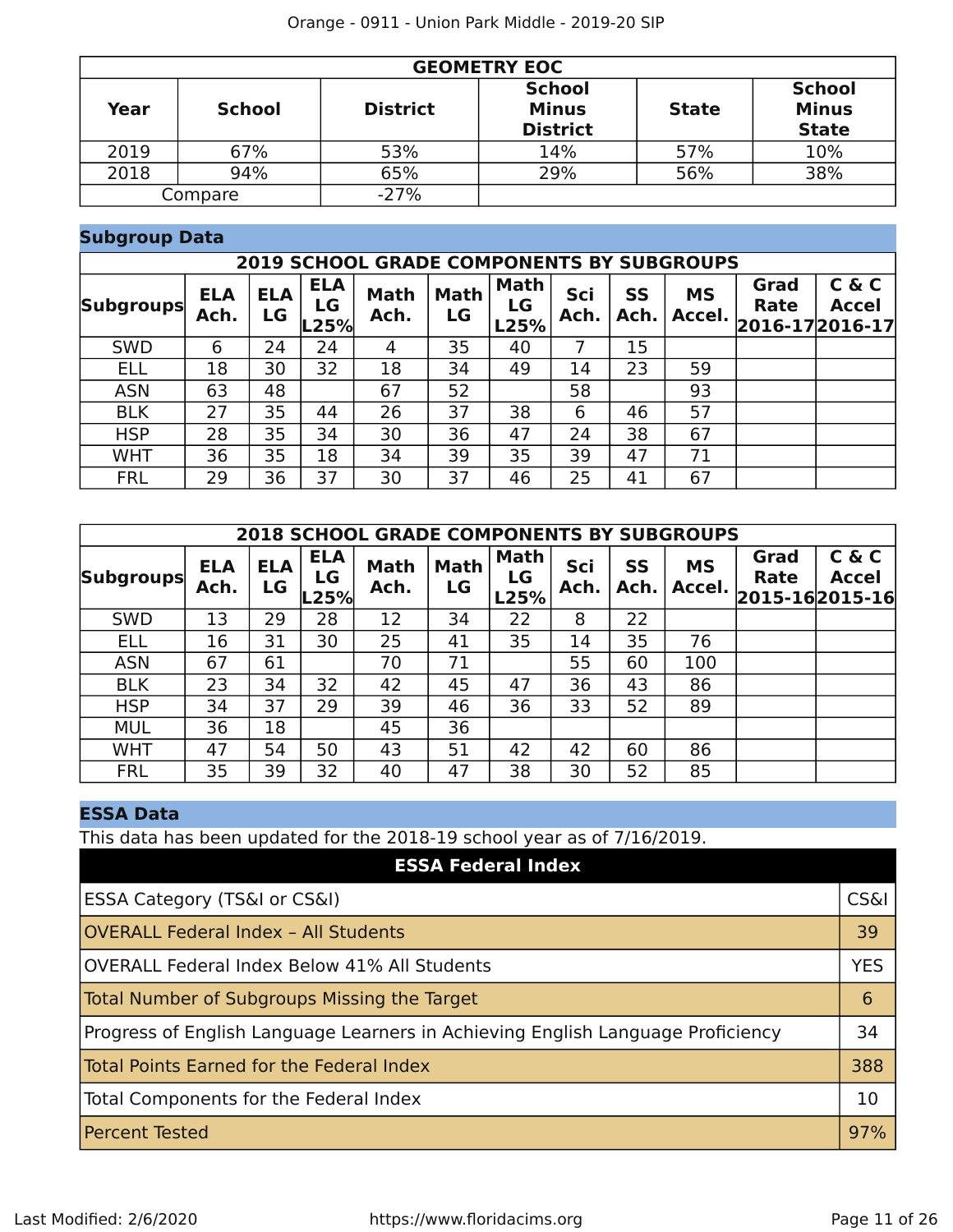Orange - 0911 - Union Park Middle - 2019-20 SIP

| <b>Subgroup Data</b>                                                           |            |  |  |  |  |
|--------------------------------------------------------------------------------|------------|--|--|--|--|
| <b>Students With Disabilities</b>                                              |            |  |  |  |  |
| Federal Index - Students With Disabilities                                     | 19         |  |  |  |  |
| Students With Disabilities Subgroup Below 41% in the Current Year?             |            |  |  |  |  |
| Number of Consecutive Years Students With Disabilities Subgroup Below 32%      | 2          |  |  |  |  |
| <b>English Language Learners</b>                                               |            |  |  |  |  |
| Federal Index - English Language Learners                                      | 31         |  |  |  |  |
| English Language Learners Subgroup Below 41% in the Current Year?              | <b>YES</b> |  |  |  |  |
| Number of Consecutive Years English Language Learners Subgroup Below 32%       | 1          |  |  |  |  |
| <b>Asian Students</b>                                                          |            |  |  |  |  |
| Federal Index - Asian Students                                                 | 64         |  |  |  |  |
| Asian Students Subgroup Below 41% in the Current Year?                         | <b>NO</b>  |  |  |  |  |
| Number of Consecutive Years Asian Students Subgroup Below 32%                  | 0          |  |  |  |  |
| <b>Black/African American Students</b>                                         |            |  |  |  |  |
| Federal Index - Black/African American Students                                | 35         |  |  |  |  |
| Black/African American Students Subgroup Below 41% in the Current Year?        | <b>YES</b> |  |  |  |  |
| Number of Consecutive Years Black/African American Students Subgroup Below 32% | 0          |  |  |  |  |
| <b>Hispanic Students</b>                                                       |            |  |  |  |  |
| Federal Index - Hispanic Students                                              | 37         |  |  |  |  |
| Hispanic Students Subgroup Below 41% in the Current Year?                      | <b>YES</b> |  |  |  |  |
| Number of Consecutive Years Hispanic Students Subgroup Below 32%               | 0          |  |  |  |  |
| <b>Multiracial Students</b>                                                    |            |  |  |  |  |
| Federal Index - Multiracial Students                                           |            |  |  |  |  |
| Multiracial Students Subgroup Below 41% in the Current Year?                   | N/A        |  |  |  |  |
| Number of Consecutive Years Multiracial Students Subgroup Below 32%            | 0          |  |  |  |  |
| <b>Native American Students</b>                                                |            |  |  |  |  |
| Federal Index - Native American Students                                       |            |  |  |  |  |
| Native American Students Subgroup Below 41% in the Current Year?               | N/A        |  |  |  |  |
| Number of Consecutive Years Native American Students Subgroup Below 32%        | 0          |  |  |  |  |
| <b>Pacific Islander Students</b>                                               |            |  |  |  |  |
| Federal Index - Pacific Islander Students                                      |            |  |  |  |  |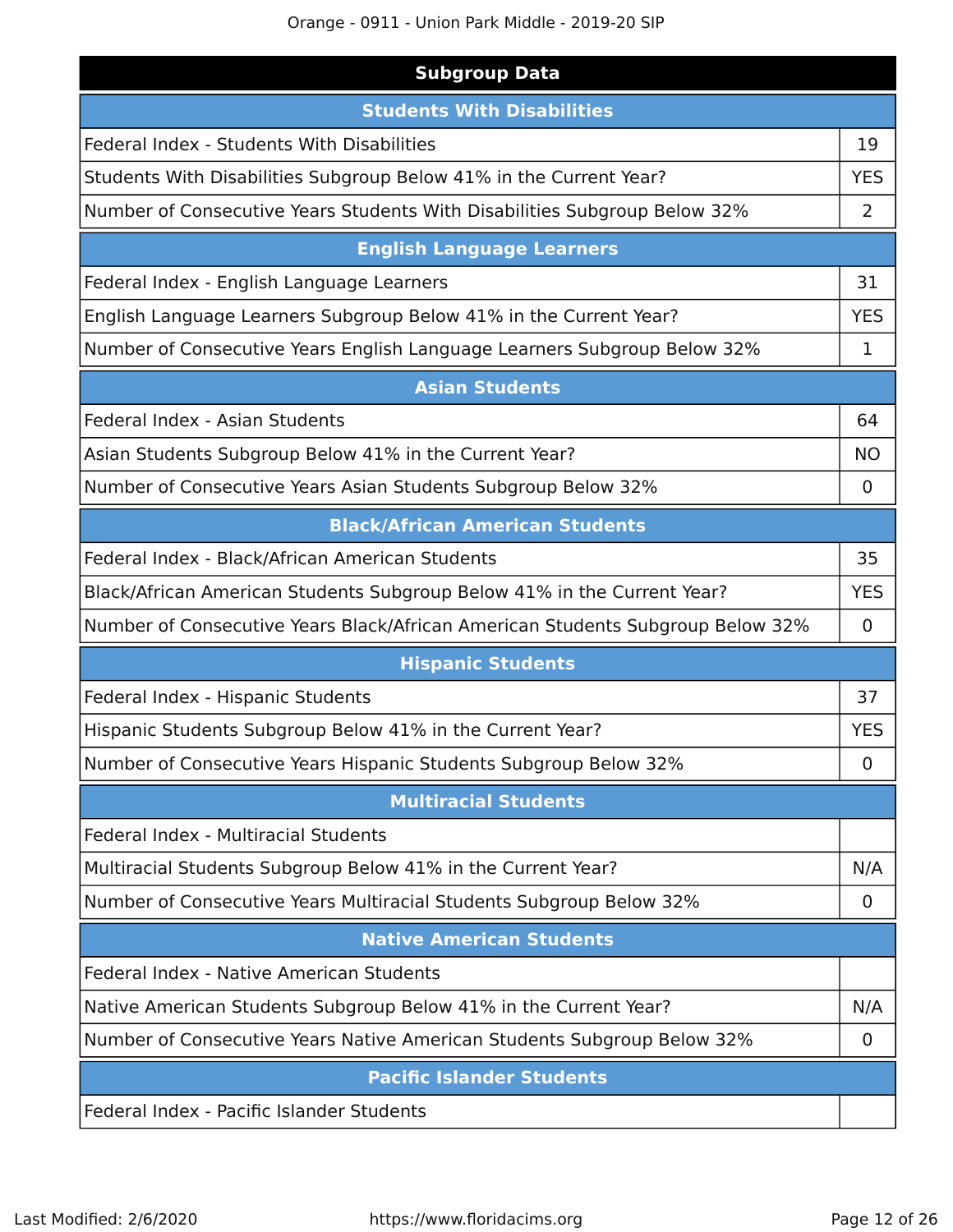| <b>Pacific Islander Students</b>                                                      |            |  |  |  |
|---------------------------------------------------------------------------------------|------------|--|--|--|
| Pacific Islander Students Subgroup Below 41% in the Current Year?                     | N/A        |  |  |  |
| Number of Consecutive Years Pacific Islander Students Subgroup Below 32%              |            |  |  |  |
| <b>White Students</b>                                                                 |            |  |  |  |
| Federal Index - White Students                                                        | 39         |  |  |  |
| White Students Subgroup Below 41% in the Current Year?                                | <b>YES</b> |  |  |  |
| Number of Consecutive Years White Students Subgroup Below 32%                         |            |  |  |  |
| <b>Economically Disadvantaged Students</b>                                            |            |  |  |  |
| Federal Index - Economically Disadvantaged Students                                   | 39         |  |  |  |
| Economically Disadvantaged Students Subgroup Below 41% in the Current Year?           | <b>YES</b> |  |  |  |
| Number of Consecutive Years Economically Disadvantaged Students Subgroup Below<br>32% | $\Omega$   |  |  |  |

#### **Analysis**

#### **Data Refection**

Answer the following refection prompts after examining any/all relevant school data sources (see guide for examples for relevant data sources).

#### **Which data component showed the lowest performance? Explain the contributing factor(s) to last year's low performance and discuss any trends**

There were several data components that indicated low performance, but Mathematics in both 7th and 8th grade were the lowest at 17% and 11%, respectively. For 7th grade, the biggest contributing factor was lack of quality instruction. One of the two original 7th grade math teachers resigned the frst day of school and we struggled to adequately replace her. After several weeks of attempts to fill the position, the classes were converted to virtual school. The other math teacher was deemed inefective and a science teacher (who was also certifed in math) was moved into those classes. The inefective teacher proctored the virtual lab and supported the virtual school teacher while the converted science teacher ran the other classroom. Coaching and support was provided by the instructional coach and administration, but was not efective. Part of the reason for the inefectiveness was one of the main 8th grade math teachers took long term leave in February and the instructional coach (who was also a math teacher) was placed in the classroom to run the classes. The other 8th grade math teacher was inefective and required intensive support which was not available due to the only instructional coach being in the classroom and the primary math administrator running testing because the testing coordinator resigned. Additional coaching staff has been hired to provide adequate support for the upcoming school year.

#### **Which data component showed the greatest decline from the prior year? Explain the factor(s) that contributed to this decline**

The greatest decline came from middle school acceleration, i.e. a combination of algebra and geometry (algebra dropped 19% and geometry 27%). Experienced geometry/ algebra teacher left late last summer, was replaced by a less experienced teachers who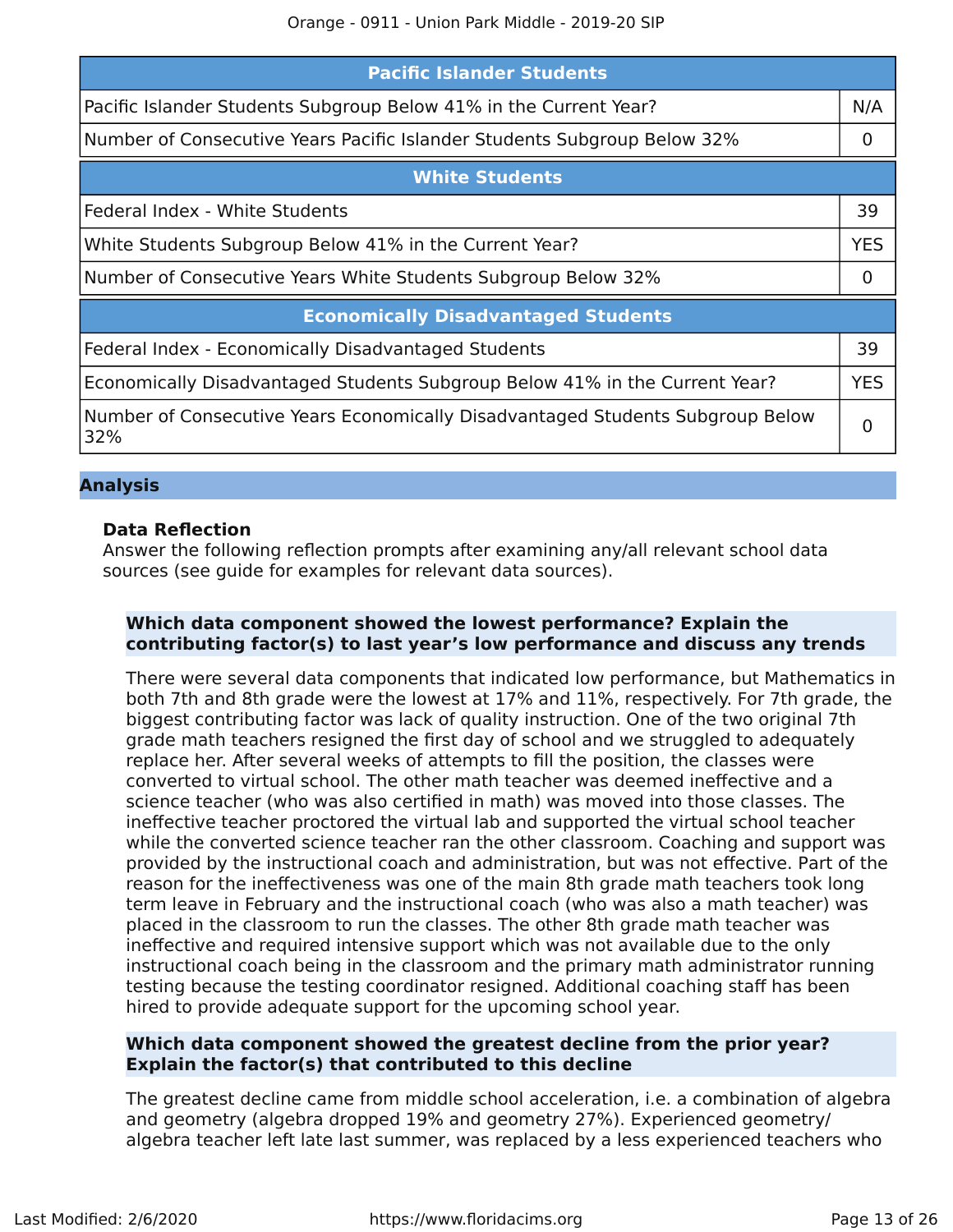were teaching the courses for the frst time. Coaching and support was provided to the teachers by the instructional coach and administration. However, when the newer algebra teacher took leave in February, the instructional coach went into the classroom to teach the classes, and was therefore unable provide support to the geometry teacher. The issue was compounded when the testing coordinator resigned, forcing a shuffle in administrative duties and the required support was no longer available. Progress monitoring data indicated a small drop in algebra performance, but not to the extent that occurred. Geometry scores were slightly lower than what had been indicated in progress monitoring, which was consistent throughout the year. Although support in the form of instructional coaching from administration, instructional resources, and additional planning days were provided to the geometry teacher, little improvement was evident in the data. Couple all of this with the fact that there were no fewer than 12 teachers on campus who were new to teaching and required intensive support, yet there was only one instructional coach on campus. Redundancies for coaching support have been built into the 2019-20 staff to avoid a repeat situation.

#### **Which data component had the greatest gap when compared to the state average? Explain the factor(s) that contributed to this gap and any trends**

Grade 7 mathematics had the greatest gap when compared to the state average (UPMS - 17%; State - 54%). Of the two grade 7 math teachers, one quit the frst day of school and we were unable to fnd a replacement, so that class was placed on virtual school. The other teacher was found to be inefective and was replaced by another math teacher on staff in October. Although coaching and support was provided, the instability of the staffing situation contributed to the low performance. Furthermore, the coaching and support system last year was stretched too thin and unable to meet the many needs of the faculty as a whole. For the upcoming school year, neither of the teachers in grade 7 math are returning and additional instructional coaches have been added to the staf to better meet the needs of the teachers and students.

#### **Which data component showed the most improvement? What new actions did your school take in this area?**

The data component that showed the most improvement was achievement in 6th grade mathematics (from 27% in 2018 to 34% in 2019). This improvement can be attributed to the implementation of intensive math, which had not been ofered the prior year. Due to staffing issues, intensive math was only offered in 6th grade, and the results of appropriate interventions is evident in the data when comparing 6th grade mathematics to 7th and 8th. The intensive math teacher planned with the 6th grade teachers and coordinated his lessons to meet the needs of the students based on common assessments and progress monitoring data. For the upcoming school year, intensive math is being ofered in grades 6 and 7, while targeted small group instruction through a math resource teacher is being implemented to support students in grade 8 mathematics.

#### **Refecting on the EWS data from Part I (D), identify one or two potential areas of concern? (see Guidance tab for additional information)**

We have an abnormal amount of failures and level 1s in math and ELA.

#### **Rank your highest priorities (maximum of 5) for schoolwide improvement in the upcoming school year**

- 1. ELA/Math proficiency
- 2. ELA/Math learning gains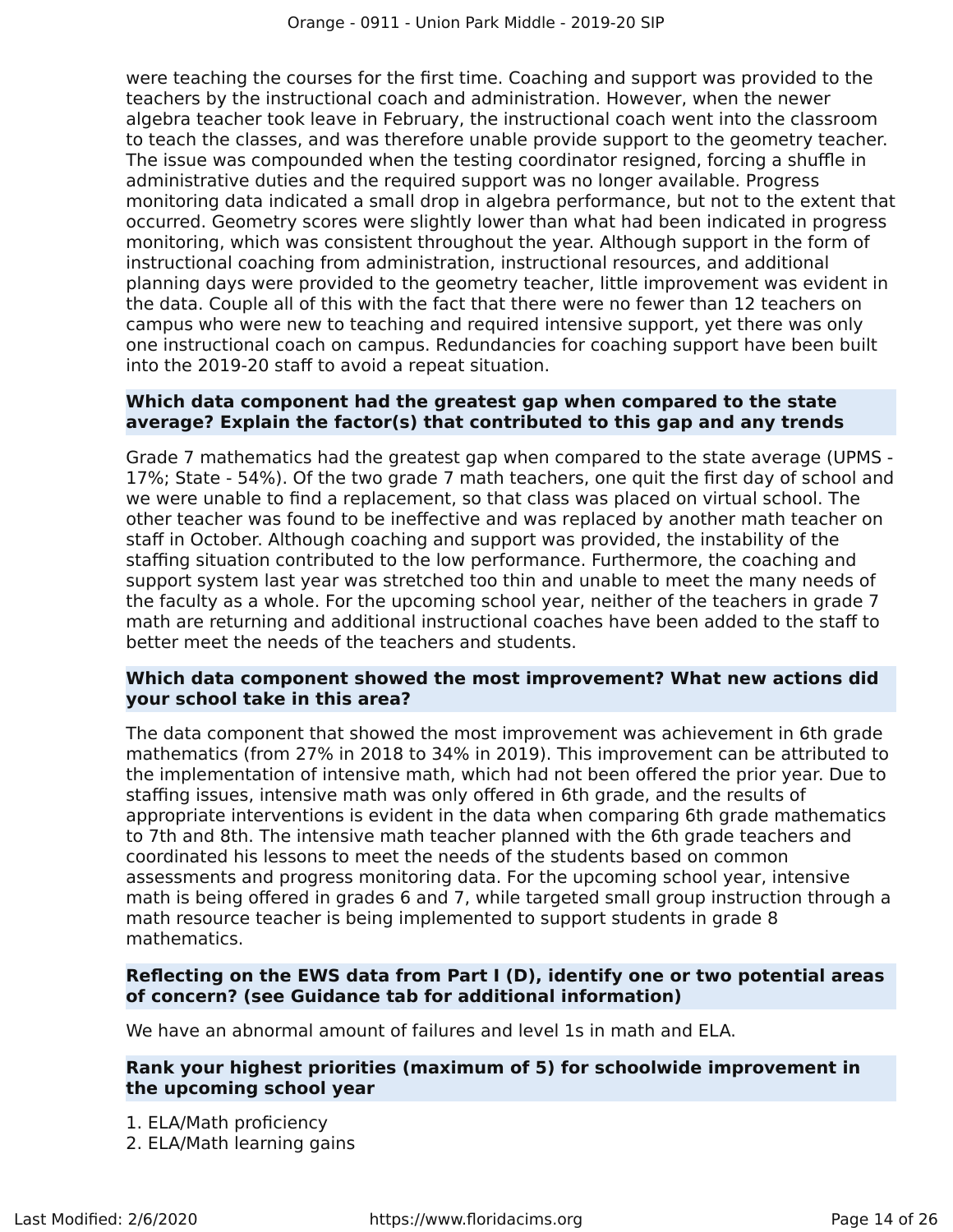- 3. ELA/Math learning gains for lowest 25%
- 4. Civics/Science achievement
- 5. ELL/SWD improvement

## **Part III: Planning for Improvement**

<span id="page-14-0"></span>**Areas of Focus:**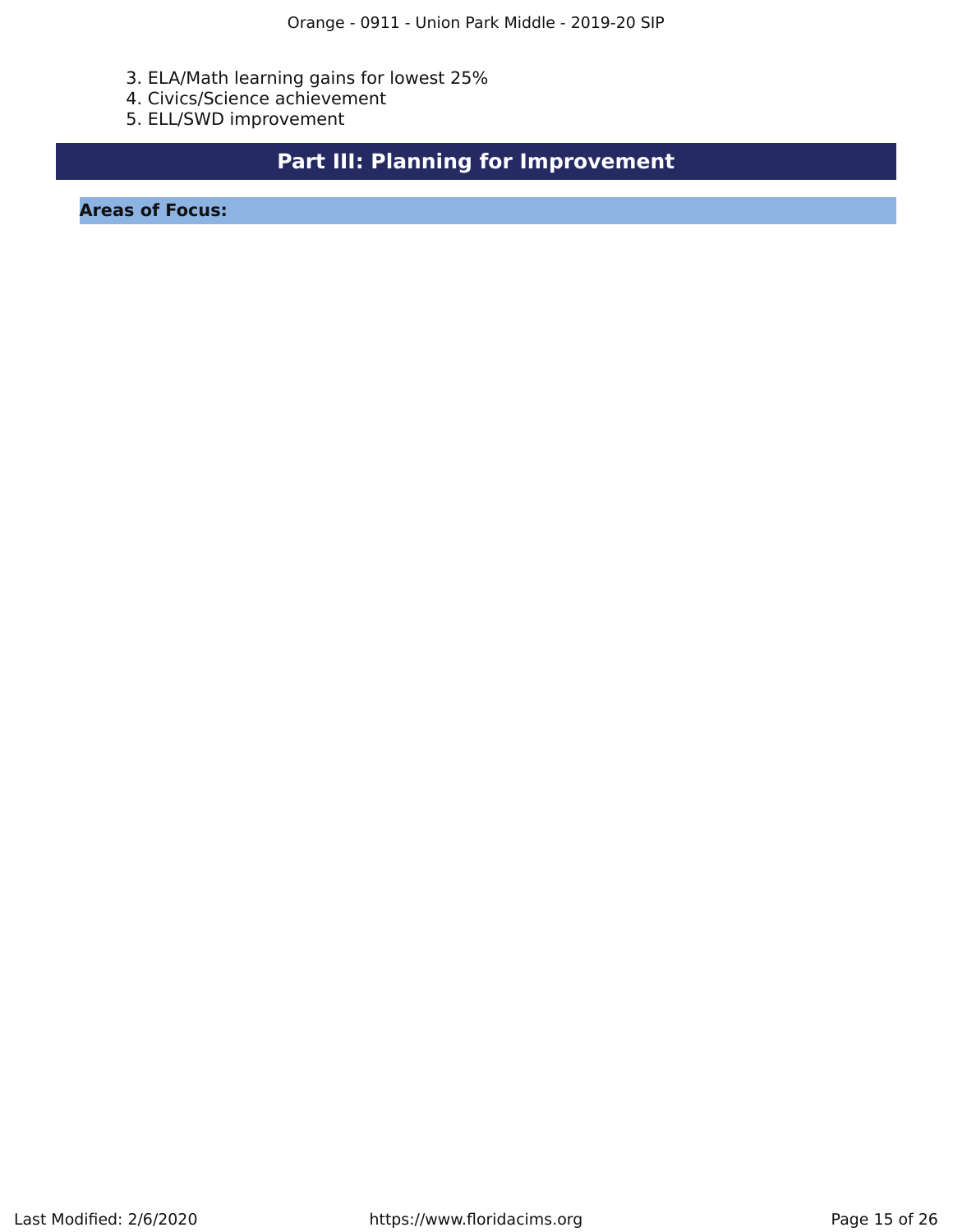| #1                                                                           |                                                                                                                                                                                                                                                                                                                                                                                                                                                                                                                                                                                                                                                                                                                                                                                                                                                                                                                                                                                                                                                                                                      |
|------------------------------------------------------------------------------|------------------------------------------------------------------------------------------------------------------------------------------------------------------------------------------------------------------------------------------------------------------------------------------------------------------------------------------------------------------------------------------------------------------------------------------------------------------------------------------------------------------------------------------------------------------------------------------------------------------------------------------------------------------------------------------------------------------------------------------------------------------------------------------------------------------------------------------------------------------------------------------------------------------------------------------------------------------------------------------------------------------------------------------------------------------------------------------------------|
| <b>Title</b><br><b>Rationale</b>                                             | Increase student proficiency in ELA, mathematics, civics, and science<br>(accelerate student performance)<br>The percentage of students who tested as a level 3 or higher in ELA,<br>mathematics, civics, and science decreased from the 2017-18 school year to                                                                                                                                                                                                                                                                                                                                                                                                                                                                                                                                                                                                                                                                                                                                                                                                                                      |
|                                                                              | the 2018-19 school year.                                                                                                                                                                                                                                                                                                                                                                                                                                                                                                                                                                                                                                                                                                                                                                                                                                                                                                                                                                                                                                                                             |
| <b>State the</b><br>measureable<br>outcome the<br>school plans<br>to achieve | The goal for the 2019-20 school year is to increase each the rate of<br>proficiency for: ELA from 30% to 36%, mathematics from 32% to 40%, civics<br>from 43% to 50%, and science form 28% to 36%.                                                                                                                                                                                                                                                                                                                                                                                                                                                                                                                                                                                                                                                                                                                                                                                                                                                                                                   |
| <b>Person</b><br>responsible<br>for<br>monitoring<br>outcome                 | Anthony Serianni (anthony.serianni@ocps.net)                                                                                                                                                                                                                                                                                                                                                                                                                                                                                                                                                                                                                                                                                                                                                                                                                                                                                                                                                                                                                                                         |
| <b>Evidence-</b><br>based<br><b>Strategy</b>                                 | In order to increase proficiency across multiple content areas, and<br>specifically in the six federal subgroups (White, Black, Hispanic, SWD, ELLs,<br>and Economically Disadvantaged) that fell below the 41% proficiency<br>threshold, our school will be focusing on increasing student engagement<br>through the use of academic conversations, small groups, and Kagan<br>structures.                                                                                                                                                                                                                                                                                                                                                                                                                                                                                                                                                                                                                                                                                                          |
| <b>Rationale</b><br>for<br><b>Evidence-</b><br>based<br><b>Strategy</b>      | In reviewing the 2018-19 ESSA data, there were six subgroups (white, black,<br>Hispanic, SWD, ELLs, and economically disadvantaged) that fell below the<br>41% proficiency threshold. Given that information combined with the low<br>proficiency levels across all content areas, there was a definitive issue with<br>teaching and learning last year. Observational data indicated that standards<br>were being taught, but progress monitoring data indicated that learning was<br>not taking place. It has been determined that student engagement was one<br>of the major issues. The use of academic conversations is a research-based<br>strategy designed to engage students in academic discourse that is<br>supported through the work of the district professional learning community.<br>Small groups will help teachers engage students in a smaller, more<br>individualized setting. Kagan structure will equip teachers with strategies<br>designed to improve cooperative learning, communication, and student<br>interest through increased and deliberate classroom interactions. |
| <b>Action Step</b>                                                           |                                                                                                                                                                                                                                                                                                                                                                                                                                                                                                                                                                                                                                                                                                                                                                                                                                                                                                                                                                                                                                                                                                      |
| <b>Description</b>                                                           | 1. Leadership will work with teachers of all content areas to increase their<br>capacity<br>related to student engagement through academic discussions and processing<br>structures. Further, leadership will work with with all content area teachers to<br>ensure that lessons develop and implement opportunities for academic<br>discourse. This will improve the overall instruction received by all students,<br>including the identified ESSA subgroups (White, Black, Hispanic, SWD, ELLs,<br>and Economically Disadvantaged) (Initial: August/September; ongoing)<br>2. Tutors will be hired (8 tutors a day for 85 days throughout the year; one for<br>Language Arts and one for Mathematics at each grade level, 6 through 8; two<br>additional split between Civics, Alg, Geo) to work with teachers and run small<br>groups within the classroom. (Initial: September; ongoing through March)                                                                                                                                                                                          |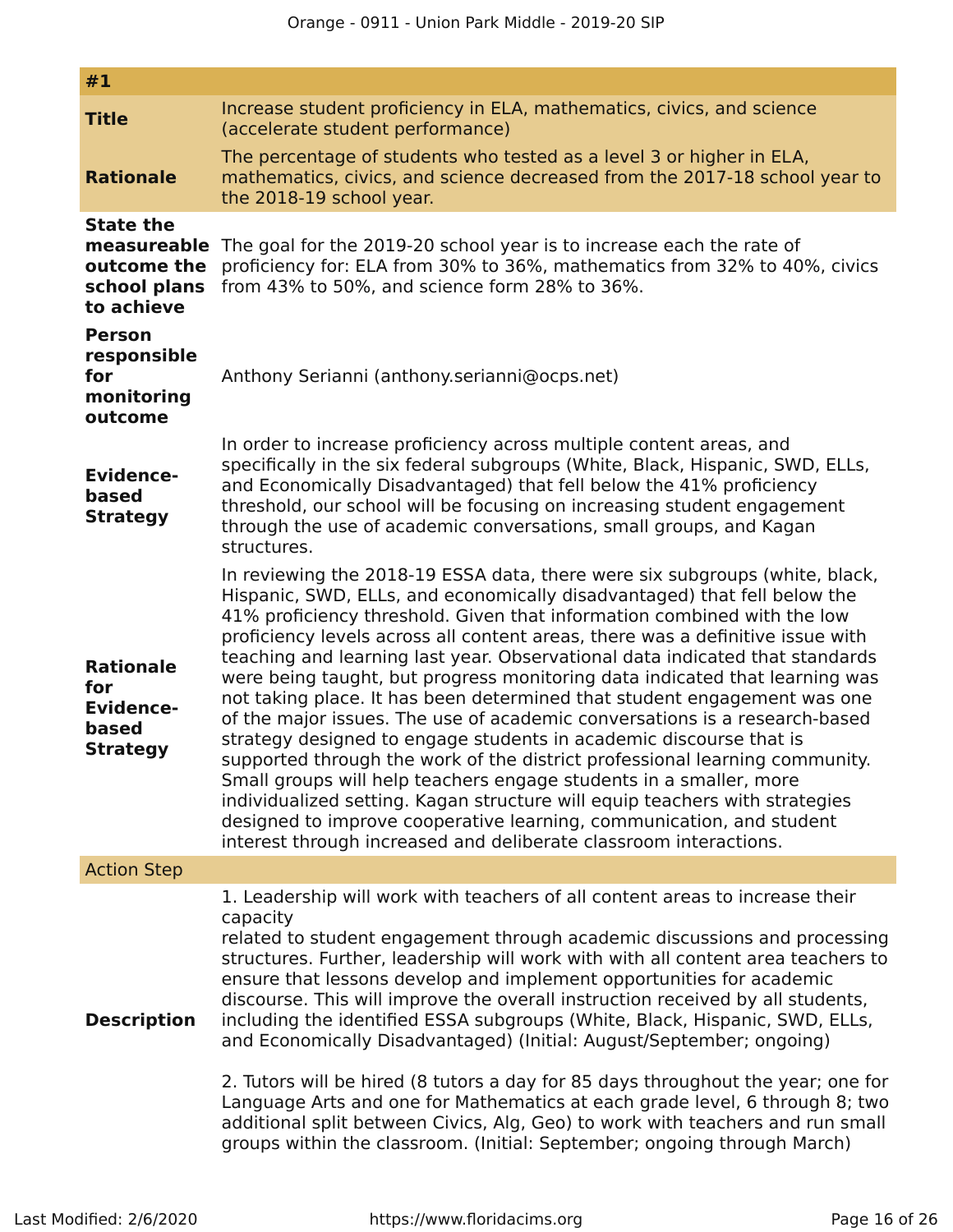3. Leadership will have teachers trained on Kagan Structures. (November 1st - statewide professional development day)

4. Leadership will provide teachers with an additional 1 hour of paid planning time per week to allow teachers to plan more engaging lessons and set up their classroom for student engagement. (Initial: September; ongoing)

5. Receive support and collaborate with Corrective Programs to increase teacher capacity and narrow the achievement gap. As a result of our initial Corrective Programs Walk, we collaborated to develop an Action Plan\* that will address the following in each content area (ELA, Mathematics, Social Studies, Science): teacher planning, Standards-based Instruction, HOT Questions, planned checks for understanding, data analysis, data chats, reteaching, instructional coaching, instructional delivery, scaffolding. \* Full action plan available upon request

6. Leadership will use principles of responsive facilitation to support and implement the of cycles of professional learning (plan, implement, monitor, and modify). As part of this process, leadership will monitor the implementation of student engagement strategies through observation and data analysis, provide targeted feedback to teachers for improvement, and engage teachers in ongoing professional development within common planning times and instructional coaching cycles. (Ongoing)

**Person Responsible** Anthony Serianni (anthony.serianni@ocps.net)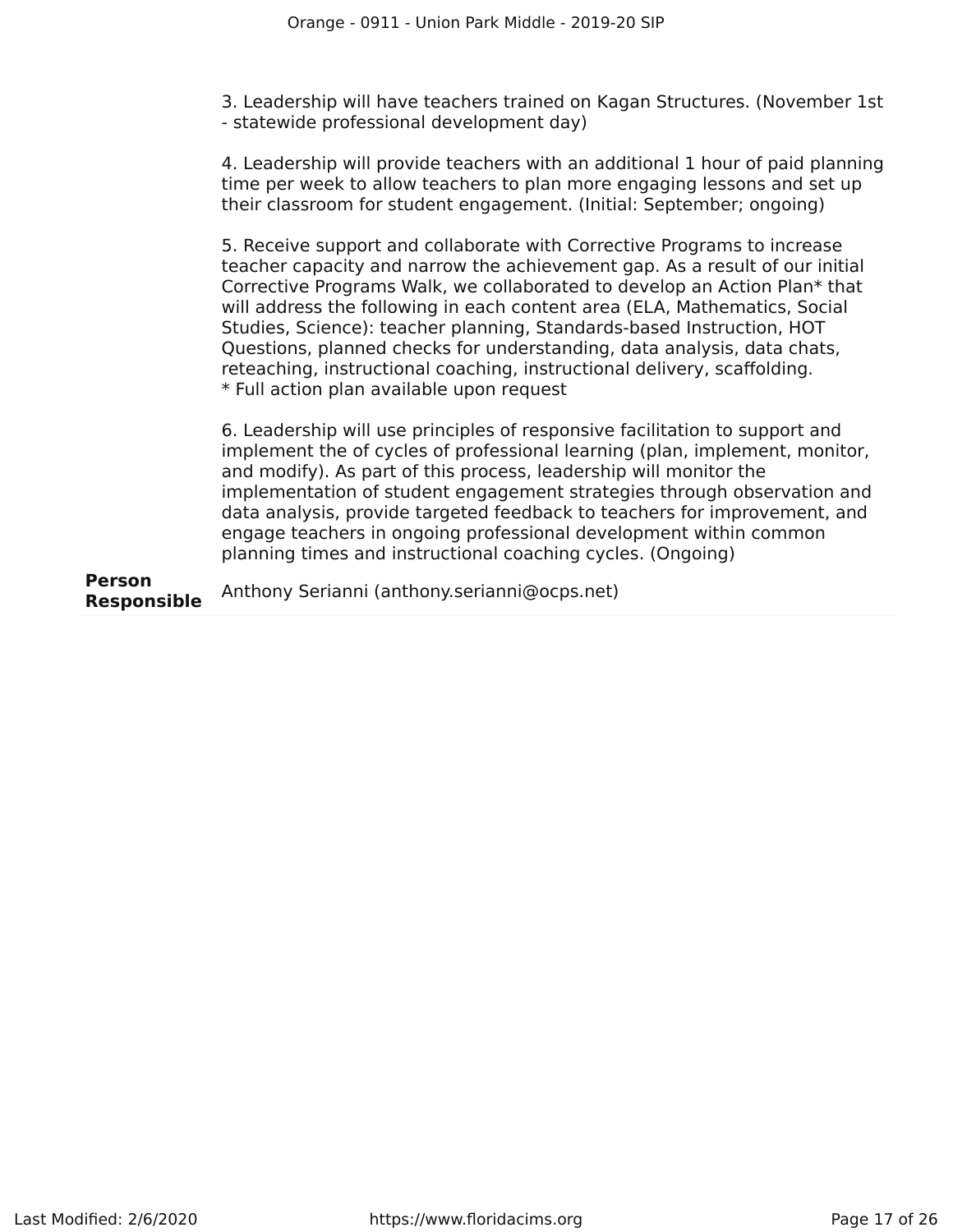| #2                                                                           |                                                                                                                                                                                                                                                                                                                                                                                                                                                                                                                                                                                                                                        |
|------------------------------------------------------------------------------|----------------------------------------------------------------------------------------------------------------------------------------------------------------------------------------------------------------------------------------------------------------------------------------------------------------------------------------------------------------------------------------------------------------------------------------------------------------------------------------------------------------------------------------------------------------------------------------------------------------------------------------|
| <b>Title</b>                                                                 | Increase student learning gains in ELA and mathematics (narrow the<br>achievement gap)                                                                                                                                                                                                                                                                                                                                                                                                                                                                                                                                                 |
| <b>Rationale</b>                                                             | In order to increase student achievement overall, we must first concentrate<br>on helping students make a year's worth of growth in ELA and mathematics.                                                                                                                                                                                                                                                                                                                                                                                                                                                                               |
| <b>State the</b><br>measureable<br>outcome the<br>school plans<br>to achieve | The goal for the 2019-20 school year is to increase student learning gains in<br>ELA from 36% to 50%, and Mathematics from 37% to 50%. Further the goal<br>for our lowest 25% of students is to increase students learning gains in ELA<br>from 34% to 50% and in Mathematics from 44% to 50%.                                                                                                                                                                                                                                                                                                                                         |
| <b>Person</b><br>responsible<br>for<br>monitoring<br>outcome                 | Anthony Serianni (anthony.serianni@ocps.net)                                                                                                                                                                                                                                                                                                                                                                                                                                                                                                                                                                                           |
| <b>Evidence-</b><br>based<br><b>Strategy</b>                                 | In order to increase the percentage of all students who make a learning gain,<br>and specifically students within the six federal subgroups (white, black,<br>Hispanic, SWD, ELLs, and economically disadvantaged) that fell below the<br>41% proficiency threshold, our school will be focusing on small-group<br>differentiated instruction to meet the needs of our students.                                                                                                                                                                                                                                                       |
| <b>Rationale</b><br>for<br><b>Evidence-</b><br>based<br><b>Strategy</b>      | In reviewing the 2018-19 ESSA data, six federal subgroups (white, black,<br>Hispanic, SWD, ELLs, and economically disadvantaged) fell below the 41%<br>proficiency threshold and nearly 45% of our students scored a level 1 on the<br>FSA in ELA and mathematics. In order to appropriately scaffold the material<br>to help students improve, small groups are essential. Differentiating the<br>resources, supports, and scaffolds based on the needs of the students will<br>accelerate the process. Small groups differentiated instruction also helps<br>support DPLC strategies such as close reading and academic discussions. |
| <b>Action Step</b>                                                           |                                                                                                                                                                                                                                                                                                                                                                                                                                                                                                                                                                                                                                        |
|                                                                              | 1. Leadership will analyze and disaggregate data to establish baseline<br>student academic needs for teachers. (August)                                                                                                                                                                                                                                                                                                                                                                                                                                                                                                                |
|                                                                              | 2. Leadership will train teachers in small group differentiation models and set<br>up a system by which teachers can observe and be coached in the use of the<br>models. This will improve the specificity of the instruction received by all<br>students, including the identified ESSA subgroups (White, Black, Hispanic,<br>SWD, ELLs, and Economically Disadvantaged) (Initial: August; ongoing)                                                                                                                                                                                                                                   |
| <b>Description</b>                                                           | 3. Leadership will develop a system by which teachers will track student<br>progress, work with teachers to design instruction that includes small group<br>differentiation based on student needs, and help teachers empowers<br>students to track their own progress (Initial: August; ongoing)                                                                                                                                                                                                                                                                                                                                      |
|                                                                              | 4. Leadership will utilize a resource teacher who will focus on providing<br>support for teachers in designing appropriate and differentiated interventions<br>within the classroom while also working directly with students in small groups<br>who are in need of additional academic support in Language Arts. (Ongoing)                                                                                                                                                                                                                                                                                                            |
|                                                                              | 5. Leadership will employ a Program Assistant to provide targeted<br>interventions within the school day for students in the lowest 25% of ELA and                                                                                                                                                                                                                                                                                                                                                                                                                                                                                     |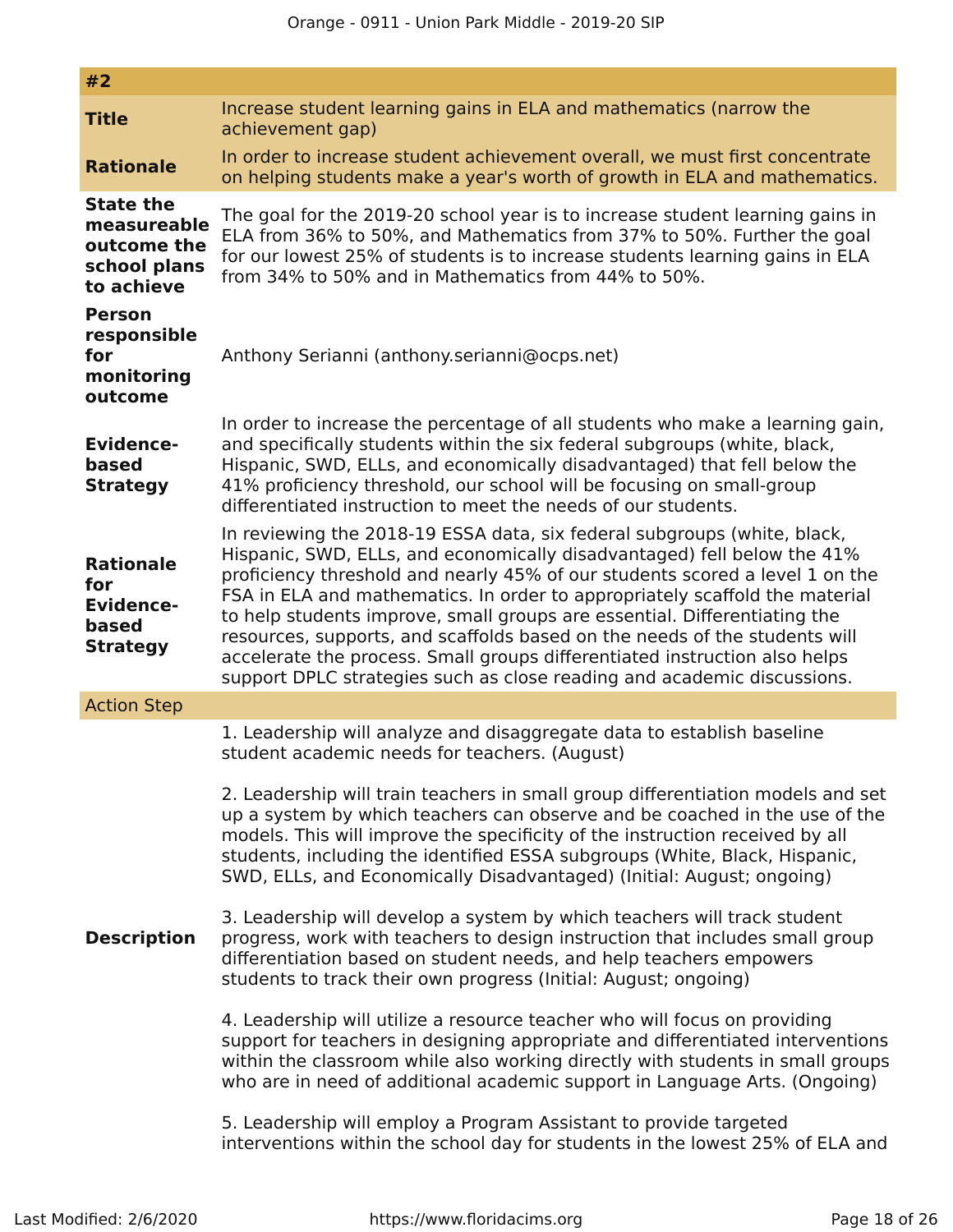Mathematics. (Initial: September; ongoing)

6. Receive support and collaborate with Corrective Programs to increase teacher capacity and narrow the achievement gap. As a result of our initial Corrective Programs Walk, we collaborated to develop an Action Plan\* that will address the following in each content area (ELA, Mathematics, Social Studies, Science): teacher planning, Standards-based Instruction, HOT Questions, planned checks for understanding, data analysis, data chats, reteaching, instructional coaching, instructional delivery, scaffolding. \* Full action plan available upon request

7. Leadership will use principles of responsive facilitation to support and implement the of cycles of professional learning (plan, implement, monitor, and modify). As part of this process, leadership will monitor the implementation of small group diferentiation strategies through observation and data analysis, provide targeted feedback to teachers for improvement, and engage teachers in ongoing professional development within common planning times and instructional coaching cycles. (Ongoing)

**Person Responsible** AskiMelik Brown (askimelik.brown@ocps.net)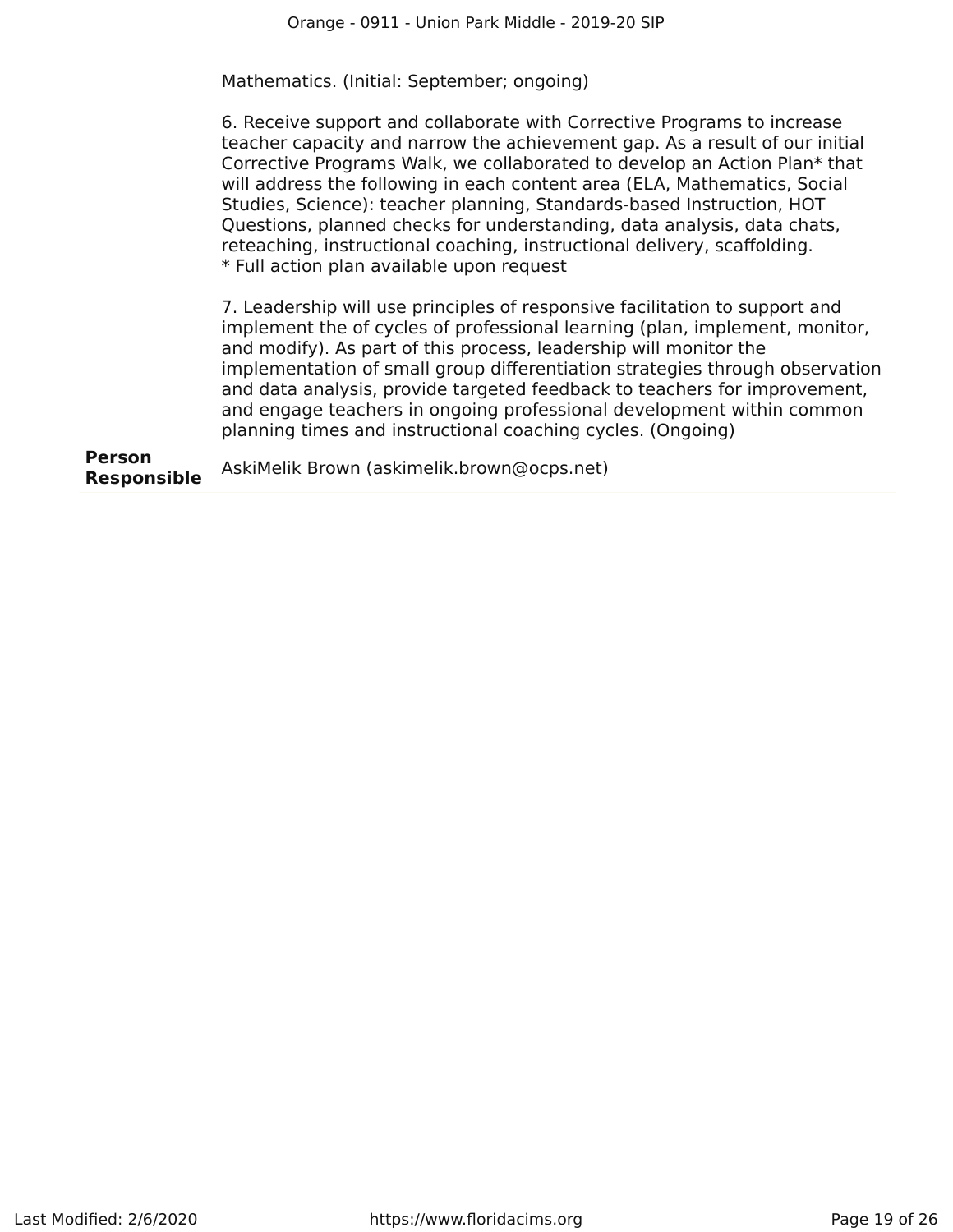| #3                                                                                                                                                                                                                                                                                                                                                                                                                                                                              |                                                                                                                                                                                                                                                                                                                                                                                                                                                                                                                                                          |  |  |  |
|---------------------------------------------------------------------------------------------------------------------------------------------------------------------------------------------------------------------------------------------------------------------------------------------------------------------------------------------------------------------------------------------------------------------------------------------------------------------------------|----------------------------------------------------------------------------------------------------------------------------------------------------------------------------------------------------------------------------------------------------------------------------------------------------------------------------------------------------------------------------------------------------------------------------------------------------------------------------------------------------------------------------------------------------------|--|--|--|
| <b>Title</b>                                                                                                                                                                                                                                                                                                                                                                                                                                                                    | Develop character education programs across all grade levels and content<br>areas (narrow the achievement gap)                                                                                                                                                                                                                                                                                                                                                                                                                                           |  |  |  |
| <b>Rationale</b>                                                                                                                                                                                                                                                                                                                                                                                                                                                                | The development of character education programs will help meet the social-<br>emotional needs of our students, build a culture of acceptance and unity, and<br>engage students in our school community.                                                                                                                                                                                                                                                                                                                                                  |  |  |  |
| As a result of our character education programs, the number of students with<br><b>State the</b><br>less than 90% attendance will decrease from 20.5% to 10%, and the number<br>measureable<br>of students with one or more suspension will decrease from 15.3% to 7.5%.<br>outcome the<br>The increase in student attendance and decrease in student suspensions will<br>school plans<br>to achieve<br>lead to an overall decrease in student failures in ELA and mathematics. |                                                                                                                                                                                                                                                                                                                                                                                                                                                                                                                                                          |  |  |  |
| <b>Person</b><br>responsible<br>Anthony Serianni (anthony.serianni@ocps.net)<br>for<br>monitoring<br>outcome                                                                                                                                                                                                                                                                                                                                                                    |                                                                                                                                                                                                                                                                                                                                                                                                                                                                                                                                                          |  |  |  |
| <b>Evidence-</b><br>based<br><b>Strategy</b>                                                                                                                                                                                                                                                                                                                                                                                                                                    | Restorative Justice and the "Model it, Celebrate it, Enable it" strategy from<br>the Character Lab, Positive Behavior Intervention System (PBIS)                                                                                                                                                                                                                                                                                                                                                                                                         |  |  |  |
| <b>Rationale</b><br>for<br><b>Evidence-</b><br>based<br><b>Strategy</b>                                                                                                                                                                                                                                                                                                                                                                                                         | Restorative Justice will be used to build trust, understanding, and community<br>among students and staff members. The Model it strategy will be used to<br>build relationships between students and staff and help define the behaviors<br>and attitudes that represent our school culture. PBIS will help encourage<br>students to display the character traits valued by our school culture.                                                                                                                                                          |  |  |  |
| <b>Action Step</b>                                                                                                                                                                                                                                                                                                                                                                                                                                                              |                                                                                                                                                                                                                                                                                                                                                                                                                                                                                                                                                          |  |  |  |
|                                                                                                                                                                                                                                                                                                                                                                                                                                                                                 | 1. Leadership will work with the faculty to determine what character traits<br>embody our school culture and develop a PBIS to support those values.<br>(August)<br>2. Leadership and teacher leaders will develop lessons based on the<br>Character Lab strategies for character education in the classroom and                                                                                                                                                                                                                                         |  |  |  |
|                                                                                                                                                                                                                                                                                                                                                                                                                                                                                 | throughout the campus (Initial: August; ongoing)                                                                                                                                                                                                                                                                                                                                                                                                                                                                                                         |  |  |  |
|                                                                                                                                                                                                                                                                                                                                                                                                                                                                                 | 3. Leadership will create opportunities for large-group restorative justice<br>circles. (Initial: August; ongoing)                                                                                                                                                                                                                                                                                                                                                                                                                                       |  |  |  |
| <b>Description</b>                                                                                                                                                                                                                                                                                                                                                                                                                                                              | 4. Leadership will ensure that teacher and schoolwide efforts in the areas of<br>PBIS, RJ, and character education have the appropriate resources and<br>supplies to create a school environment conducive to a positive culture. This<br>will improve the overall school climate, address SEL among students and<br>staff, and lead to a environment more conducive to learning and effective<br>instruction for all students, including the identified ESSA subgroups (White,<br>Black, Hispanic, SWD, ELLs, and Economically Disadvantaged) (Ongoing) |  |  |  |
|                                                                                                                                                                                                                                                                                                                                                                                                                                                                                 | 5. Receive support and collaborate with Corrective Programs to increase<br>teacher capacity and narrow the achievement gap. As a result of our initial<br>Corrective Programs Walk, we collaborated to develop an Action Plan* that<br>will address the following in each content area (ELA, Mathematics, Social<br>Studies, Science): teacher planning, Standards-based Instruction, HOT<br>Questions, planned checks for understanding, data analysis, data chats,                                                                                     |  |  |  |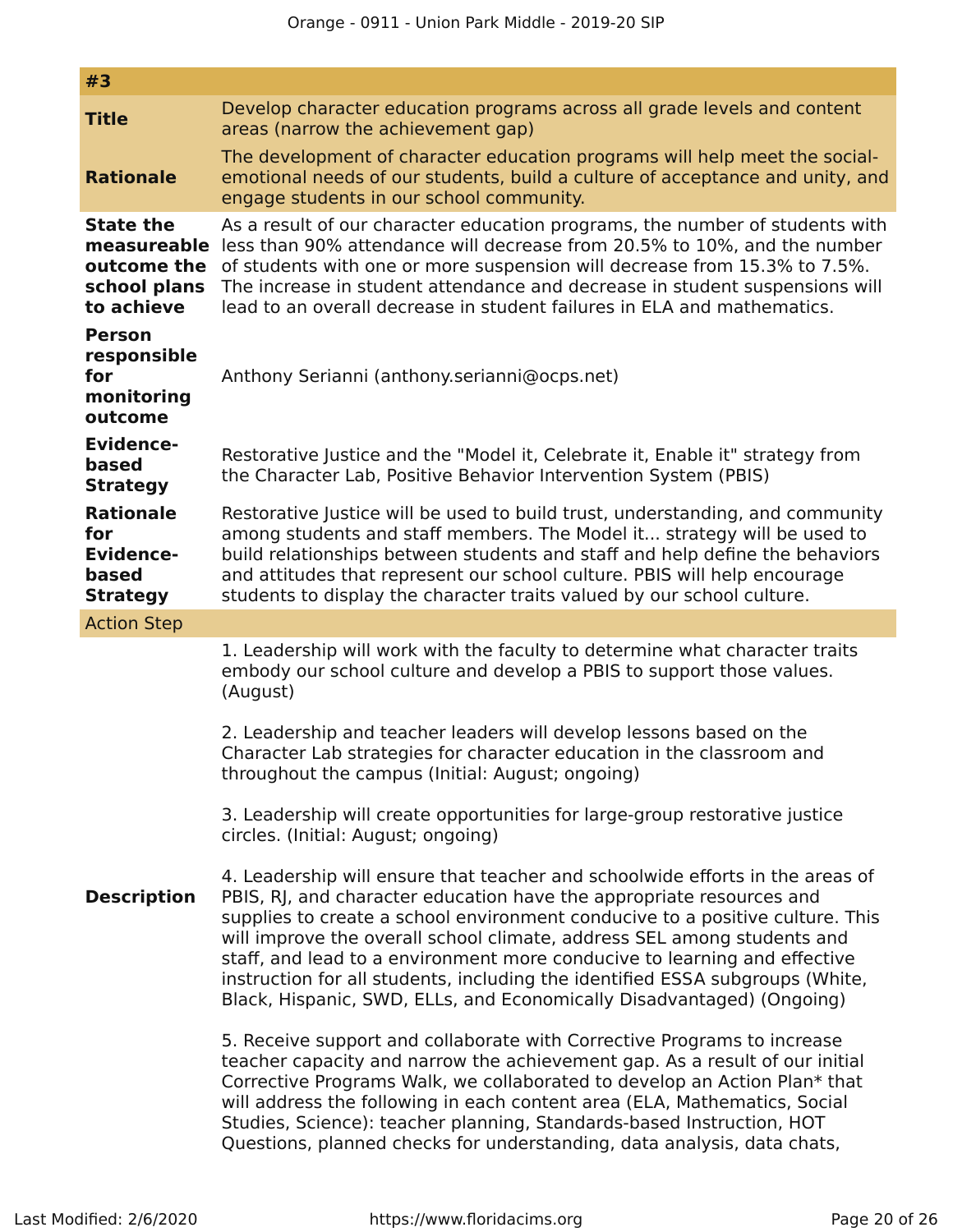reteaching, instructional coaching, instructional delivery, scafolding. \* Full action plan available upon request

6. Leadership will use principles of responsive facilitation to support and implement the of cycles of professional learning (plan, implement, monitor, and modify). As part of this process, leadership will monitor the implementation of the PBIS, RJ, and character education through observation and attendance, discipline, and grade data analysis, provide targeted feedback to teachers for improvement,and engage teachers in ongoing professional development within common planning times and instructional coaching cycles. (Ongoing)

**Person Responsible** Thomas Soli (thomas.soli@ocps.net)

#### **Additional Schoolwide Improvement Priorities** (optional)

#### **After choosing your Area(s) of Focus, explain how you will address the remaining schoolwide improvement priorities (see the Guidance tab for more information)**

In addition to the Areas of Focus listed above, Union Park Middle School will also focus on improving the performance of English language learners (ELLs) and Students with Disabilities (SWD).

An additional resource teacher dedicated to ELLs along with 2 ESOL paraprofessionals have been employed for the 2019-20 school year to provide targeted academic support through classroom push-ins and small group pull-outs. Furthermore, the Latinos in Action program has been revamped to encourage more participation of ELLs school-wide in programs designed to increase student engagement and investment in the school and community.

Students with Disabilities will be provided with additional support through support facilitation in an inclusive setting and small group instruction for targeted support. Furthermore, the Best Buddies program will be utilized to encourage inclusive practices within the school and increase the overall sense of community among SWD on campus.

### **Part IV: Title I Requirements**

#### <span id="page-20-0"></span>**Additional Title I Requirements**

This section must be completed if the school is implementing a Title I, Part A schoolwide program and opts to use the Schoolwide Improvement Plan to satisfy the requirements of the schoolwide program plan, as outlined in the Every Student Succeeds Act, Public Law No. 114-95, § 1114(b). This section is not required for non-Title I schools.

#### **Describe how the school plans to build positive relationships with parents, families, and other community stakeholders to fulfll the school's mission and support the needs of students**

Union Park Middle School has a Parent Engagement Liaison that provides materials, training, and resources to help parents support their children. The Parent Engagement Liaison also informs parents of the Title I parent involvement training. Training topics include, but are not limited to Parents Assuring Student Success, Family Building Better Readers, and Conferencing and Parenting Skills. Additional parent training will be held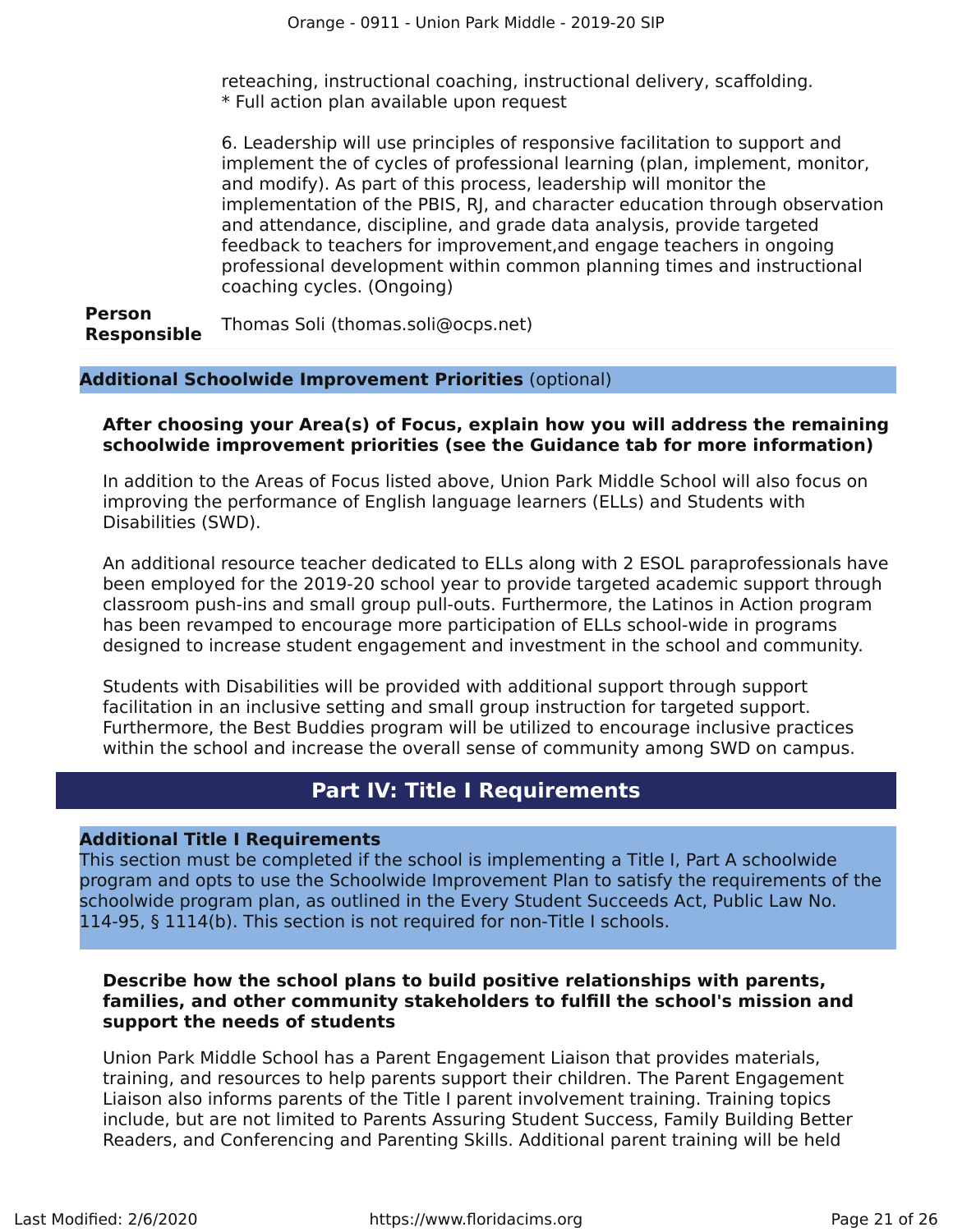throughout the year.

Parents become involved in our School Advisory Council (SAC) and Parent Leadership Council groups. Our Parent Leadership Council and SAC meet monthly to discuss various topics that support academic achievement. We also meet to identify barriers to greater parental participation at Union Park Middle School. Union Park Middle School provides multiple opportunities throughout the year to increase parental involvement including: Community Resource Fairs, STEM Night, band and chorus concerts, and Annual Art Showcase, which are advertised to community leaders and parents. The staf promotes the school throughout the year in the community by wearing SAC purchased shirts. The continuity among the staff is also a way to increase school-pride among the students and staf.

#### **PFEP Link**

The school completes a Parental Involvement Plan (PFEP), which is available at the school site.

#### **Describe how the school ensures the social-emotional needs of all students are being met, which may include providing counseling, mentoring and other pupil services**

Students at Union Park Middle School have access to many services that include a mental health counselor from Devereux who provides services for selected students on a weekly basis. This counselor is responsive to the needs of students and begins counseling after students are referred and complete the application process. In addition, the Union Park Neighborhood Center for Families provides counseling services for students either at school or at the center. Union Park guidance counselors are able to provide counseling referrals via SEDNET to other counseling agencies, which are available in the surrounding community. Furthermore, Union Park Middle School counselors provide group counseling within the school day to address a variety of issues. Counseling group topics include self-esteem, anger management, study skills, and increasing motivation. Indicator 8, facilitating the use of resources to implement best practices for inclusive education is addressed and understood by all stakeholders.

#### **Describe the strategies the school employs to support incoming and outgoing cohorts of students in transition from one school level to another**

During the summer, incoming sixth-grade students are invited to attend an orientation at the school to become familiar with the physical layout of the campus, meet staff members, and become oriented with the expectations of middle school including the daily schedule. During the school year, guidance counselors meet with sixth-grade students during the frst week to introduce the procedures and expectations of Union Park Middle School. The leadership team and support team are introduced and roles are explained so students become familiar with the school personnel. Our rising ninth-grade students meet with counselors during the second semester to plan for high school courses. Guidance counselors review the course options and discuss graduation requirements. Counselors from the surrounding high schools visit our campus and provide information on the expectations of high school students. The assistant principals also meet with the leadership teams of our feeder pattern schools to discuss concerns over rising 6th and 9th grades respectively. During those meetings, social-emotional, academic, attendance and behavior concerns are noted and plans are put in place to support those students.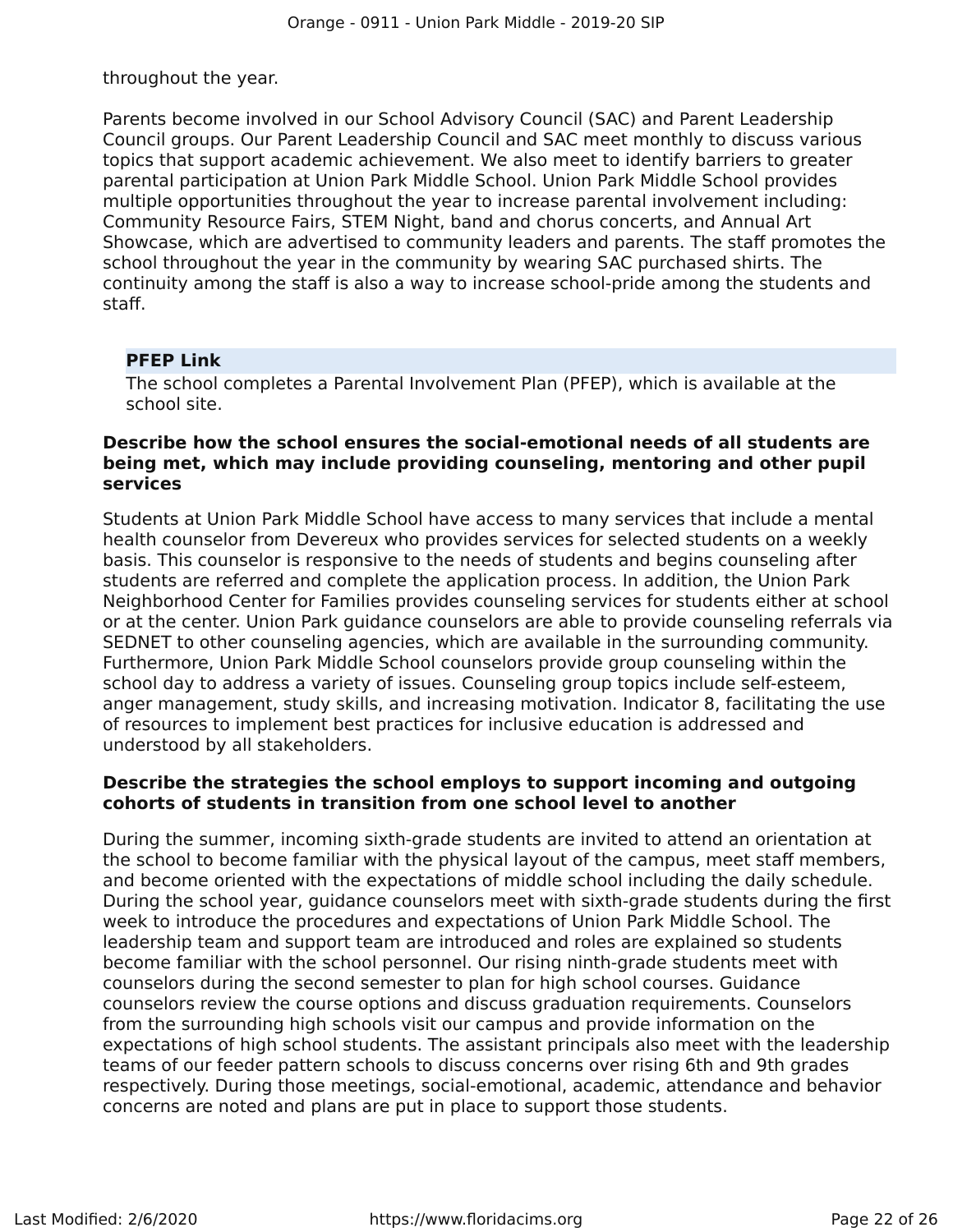**Describe the process through which school leadership identifes and aligns all available resources (e.g., personnel, instructional, curricular) in order to meet the needs of all students and maximize desired student outcomes. Include the methodology for coordinating and supplementing federal, state and local funds, services and programs. Provide the person(s) responsible, frequency of meetings, how an inventory of resources is maintained and any problem-solving activities used to determine how to apply resources for the highest impact**

The Leadership Team meets quarterly to evaluate staff and responsibilities. This process allows for a more efficient use of our personnel to ensure that all responsibilities on campus are handled by the correct position and team members can efectively cross-train to build capacity on campus. Instructional materials for core classes are predetermined by the district and the school purchases all necessary resources to operate these programs with fdelity. Supplemental materials for reading or math intervention are researched and purchased based on the needs of our students. Students are placed in intervention classes based on multiple points of data to make sure that they are receiving the instruction that fits their needs.

The school's Leadership Team in conjunction with the School Advisory Council (SAC) and the principal help develop the School Improvement Plan (SIP). The Leadership Team provides data on Tier 1, 2, and 3 targets, identifes academic and social/emotional areas that need to be addressed, helps set clear expectations for instruction (Rigor, Relevance, Relationships), and facilitates the development of a systemic approach to teaching (Essential Questions, activating strategies, teaching strategies, extending, refning, and summarizing) processes and procedures. After a complete and thorough review of the data, the SAC and the leadership team complete the SIP.

#### Title I, Part A

Union Park Middle School is a Title I school. We receive funding to support the implementation of our school improvement goals. By using Title I dollars, we are able to acquire additional teaching positions to reduce class sizes and provide additional intensive instruction in reading and math, provide all students with the necessary supplies to learn, ensure professional development for our faculty, and supplement instruction through afterschool tutoring.

#### **Describe the strategies the school uses to advance college and career awareness, which may include establishing partnerships with business, industry or community organizations**

Union Park Middle School will implement the following initiatives to help increase the awareness of college and career opportunities:

1. College Aspiration: Build a culture of college awareness by encouraging faculty and staf to wear their favorite college shirts on Friday. The social studies department has promoted this culture by painting college logos on campus and providing college banners for teachers to hang in classrooms. Counselors provide weekly morning announcements to discuss educational and career opportunities available after high school graduation.

2. Counselors monitor student performance and meet with students regarding academics. 3. Counselors encourage students to join clubs, sports teams, and activities at school to enrich their school experience.

4. Students participate in STEM Night where parents and students come together to learn about professions in science, technology, engineering, and mathematics.

5. The College Reach program supports students on campus to prepare them to meet the challenges of college through weekly meetings.

6. Valencia College students mentor students on campus.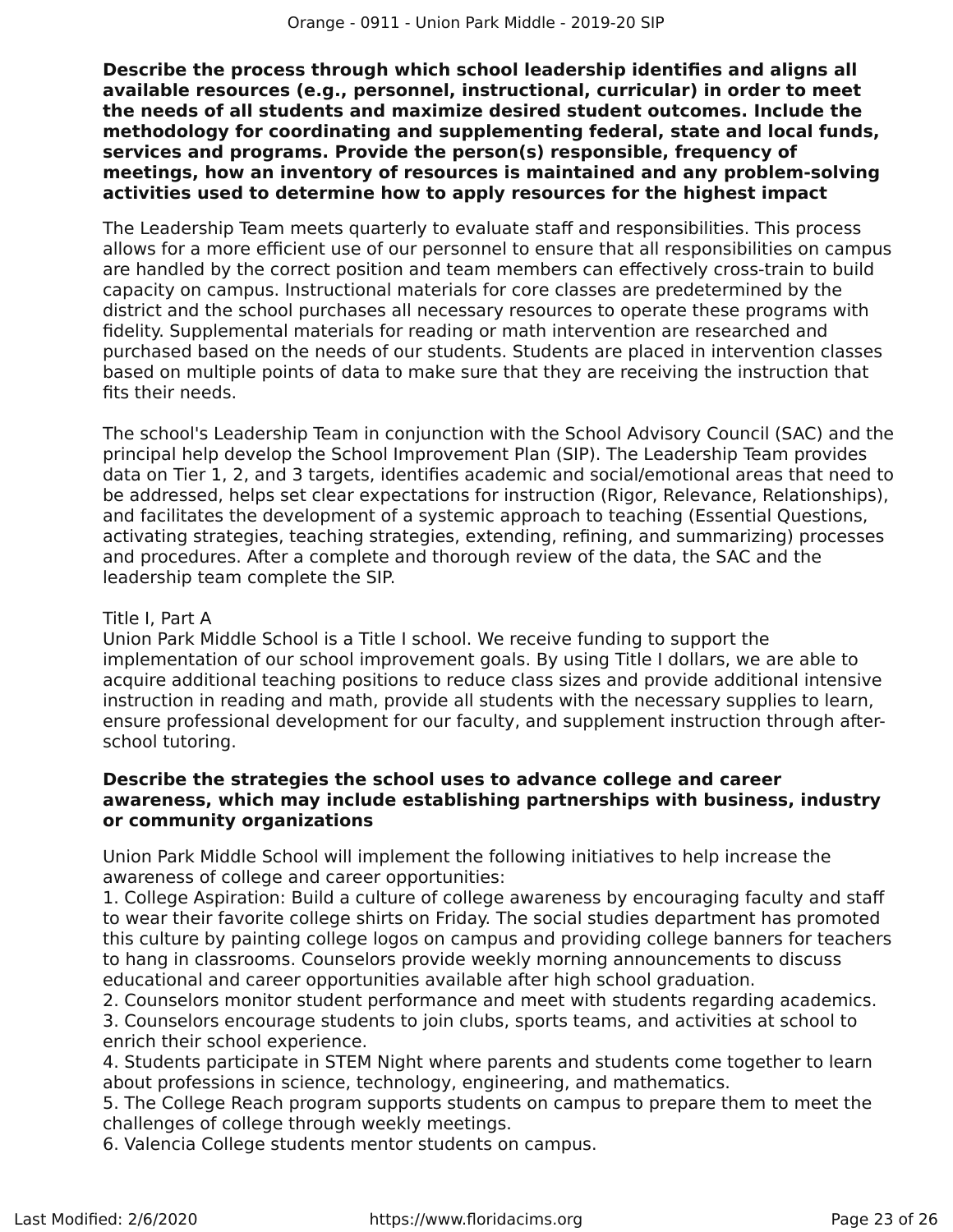<span id="page-23-0"></span>

|              | <b>Part V: Budget</b>                                                                                                              |                                                       |                                                                                                                 |                   |            |              |
|--------------|------------------------------------------------------------------------------------------------------------------------------------|-------------------------------------------------------|-----------------------------------------------------------------------------------------------------------------|-------------------|------------|--------------|
| $\mathbf{1}$ | Areas of Focus: Increase student proficiency in ELA, mathematics,<br>III.A<br>civics, and science (accelerate student performance) |                                                       |                                                                                                                 |                   |            | \$177,640.45 |
|              | Function                                                                                                                           | Object                                                | <b>Budget Focus</b>                                                                                             | Funding<br>Source | <b>FTE</b> | 2019-20      |
|              | 5900                                                                                                                               | 120-Classroom Teachers                                | 0911 - Union Park Middle                                                                                        | UniSIG            | 1.56       | \$102,000.00 |
|              |                                                                                                                                    |                                                       | Notes: 8 tutors/day X 6 hrs/day X \$25/hr X 85 days                                                             |                   |            |              |
|              | 5900                                                                                                                               | 210-Retirement                                        | 0911 - Union Park Middle                                                                                        | UniSIG            | 0.0        | \$7,803.00   |
|              |                                                                                                                                    |                                                       | Notes: Retirement benefits for 8 tutors/day X 6 hrs/day X \$25/hr X 85 days                                     |                   |            |              |
|              | 5900                                                                                                                               | 220-Social Security                                   | 0911 - Union Park Middle                                                                                        | UniSIG            | 0.0        | \$8,425.20   |
|              |                                                                                                                                    |                                                       | Notes: benefits for 8 tutors/day X 6 hrs/day X \$25/hr X 85 days                                                |                   |            |              |
|              | 5900                                                                                                                               | 240-Workers<br>Compensation                           | 0911 - Union Park Middle                                                                                        | UniSIG            | 0.0        | \$336.60     |
|              |                                                                                                                                    |                                                       | Notes: Workers Compensation benefits for 8 tutors/day X 6 hrs/day X \$25/hr X 85<br>days                        |                   |            |              |
|              | 6400                                                                                                                               | 120-Classroom Teachers                                | 0911 - Union Park Middle                                                                                        | UniSIG            | 1.04       | \$44,352.00  |
|              |                                                                                                                                    |                                                       | Notes: 63 instructional staff members X 1 hour X \$22/hr X 32 weeks =<br>\$51,554.77 (additional planning time) |                   |            |              |
|              | 6400                                                                                                                               | 210-Retirement                                        | 0911 - Union Park Middle                                                                                        | UniSIG            |            | \$3,392.93   |
|              |                                                                                                                                    |                                                       | Notes: Retirement benefits for additional planning time                                                         |                   |            |              |
|              | 6400                                                                                                                               | 220-Social Security                                   | 0911 - Union Park Middle                                                                                        | UniSIG            |            | \$3,663.48   |
|              |                                                                                                                                    |                                                       | Notes: Social Security benefits for additional planning time                                                    |                   |            |              |
|              | 6400                                                                                                                               | 240-Workers<br>Compensation                           | 0911 - Union Park Middle                                                                                        | UniSIG            |            | \$146.36     |
|              |                                                                                                                                    |                                                       | Notes: Workers Compensation benefits for additional planning time                                               |                   |            |              |
|              | 6400                                                                                                                               | 310-Professional and<br><b>Technical Services</b>     | 0911 - Union Park Middle                                                                                        | UniSIG            |            | \$3,000.00   |
|              |                                                                                                                                    |                                                       | Notes: Kagan Professional Development 1 day training to increase student<br>engagement and boost test scores.   |                   |            |              |
|              | 6400                                                                                                                               | 510-Supplies                                          | 0911 - Union Park Middle                                                                                        | UniSIG            |            | \$4,520.88   |
|              |                                                                                                                                    |                                                       | Notes: Kagan Professional Development Cooperative Learning books                                                |                   |            |              |
| 2            | <b>III.A</b>                                                                                                                       | mathematics (narrow the achievement gap)              | Areas of Focus: Increase student learning gains in ELA and                                                      |                   |            | \$110,994.13 |
|              | Function                                                                                                                           | Object                                                | <b>Budget Focus</b>                                                                                             | Funding<br>Source | FTE        | 2019-20      |
|              | 5100                                                                                                                               | 130-Other Certified<br><b>Instructional Personnel</b> | 0911 - Union Park Middle                                                                                        | UniSIG            | 0.88       | \$43,500.00  |
|              | Notes: Resource Teacher, Intervention for the classroom                                                                            |                                                       |                                                                                                                 |                   |            |              |
|              | 5100                                                                                                                               | 210-Retirement                                        | 0911 - Union Park Middle                                                                                        | UniSIG            | 0.0        | \$3,593.00   |
|              |                                                                                                                                    |                                                       | Notes: Retirement benefits for a Resource Teacher, Intervention for the<br>classroom                            |                   |            |              |
|              | 5100                                                                                                                               | 220-Social Security                                   | 0911 - Union Park Middle                                                                                        | UniSIG            | 0.0        | \$3,328.00   |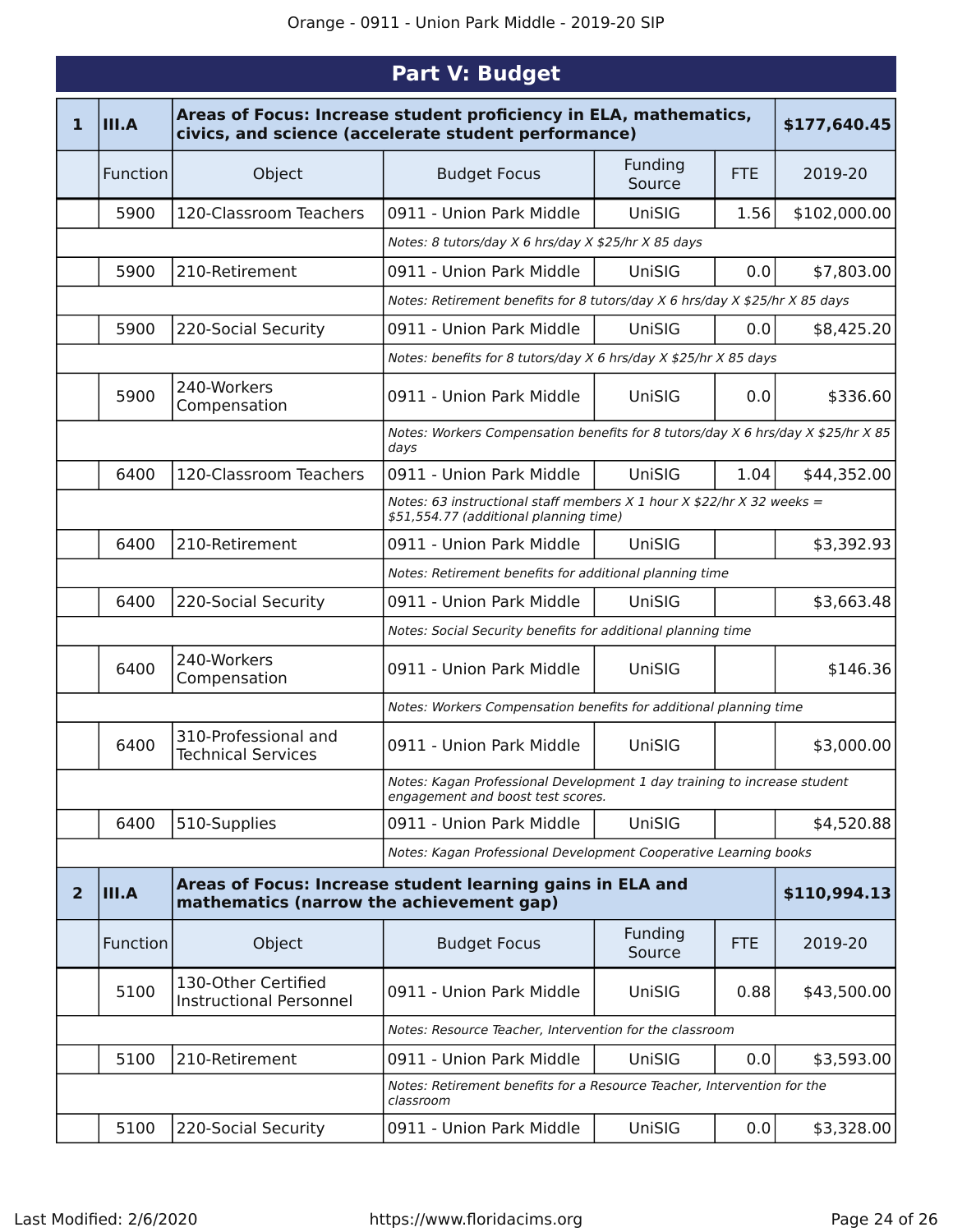|      |                                       | Notes: Social Security benefits for a Resource Teacher, Intervention for the<br>classroom                                                                   |                                                                               |     |             |
|------|---------------------------------------|-------------------------------------------------------------------------------------------------------------------------------------------------------------|-------------------------------------------------------------------------------|-----|-------------|
| 5100 | 231-Health and<br>Hospitalization     | 0911 - Union Park Middle                                                                                                                                    | UniSIG                                                                        | 0.0 | \$9,161.00  |
|      |                                       | Notes: Health insurance benefits for a Resource Teacher, Intervention for the<br>classroom                                                                  |                                                                               |     |             |
| 5100 | 232-Life Insurance                    | 0911 - Union Park Middle                                                                                                                                    | UniSIG                                                                        | 0.0 | \$31.00     |
|      |                                       | Notes: Life insurance benefits for a Resource Teacher, Intervention for the<br>classroom                                                                    |                                                                               |     |             |
| 5100 | 240-Workers<br>Compensation           | 0911 - Union Park Middle                                                                                                                                    | UniSIG                                                                        | 0.0 | \$143.00    |
|      |                                       | the classroom                                                                                                                                               | Notes: Workers Compensation benefits for a Resource Teacher, Intervention for |     |             |
| 5100 | 250-Unemployment<br>Compensation      | 0911 - Union Park Middle                                                                                                                                    | UniSIG                                                                        | 0.0 | \$12.00     |
|      |                                       | Intervention for the classroom                                                                                                                              | Notes: Unemployment Compensation benefits for a Resource Teacher,             |     |             |
| 5100 | 290-Other Employee<br><b>Benefits</b> | 0911 - Union Park Middle                                                                                                                                    | UniSIG                                                                        | 0.0 | \$930.00    |
|      |                                       | Notes: Other Employee benefits for a Resource Teacher, Intervention for the<br>classroom                                                                    |                                                                               |     |             |
| 5100 | 160-Other Support<br>Personnel        | 0911 - Union Park Middle                                                                                                                                    | UniSIG                                                                        | 1.0 | \$23,176.00 |
|      |                                       | Notes: A program assistant will be hired to provide targeted interventions to the<br>lowest 25% of students in ELA and Math daily in our intensive classes. |                                                                               |     |             |
| 5100 | 210-Retirement                        | 0911 - Union Park Middle                                                                                                                                    | UniSIG                                                                        | 0.0 | \$1,914.34  |
|      |                                       | Notes: Retirement benefits for the program assistant                                                                                                        |                                                                               |     |             |
| 5100 | 220-Social Security                   | 0911 - Union Park Middle                                                                                                                                    | UniSIG                                                                        | 0.0 | \$1,772.96  |
|      |                                       | Notes: Social Security benefits for the program assistant                                                                                                   |                                                                               |     |             |
| 5100 | 231-Health and<br>Hospitalization     | 0911 - Union Park Middle                                                                                                                                    | UniSIG                                                                        | 0.0 | \$9,288.00  |
|      |                                       | Notes: Health insurance benefits for the program assistant                                                                                                  |                                                                               |     |             |
| 5100 | 232-Life Insurance                    | 0911 - Union Park Middle                                                                                                                                    | UniSIG                                                                        | 0.0 | \$16.36     |
|      |                                       | Notes: Life insurance benefits for the program assistant                                                                                                    |                                                                               |     |             |
| 5100 | 240-Workers<br>Compensation           | 0911 - Union Park Middle                                                                                                                                    | UniSIG                                                                        | 0.0 | \$76.48     |
|      |                                       | Notes: Workers Compensation benefits for the program assistant                                                                                              |                                                                               |     |             |
| 5100 | 250-Unemployment<br>Compensation      | 0911 - Union Park Middle                                                                                                                                    | UniSIG                                                                        | 0.0 | \$6.26      |
|      |                                       | Notes: Unemployment benefits for the program assistant                                                                                                      |                                                                               |     |             |
| 5100 | 290-Other Employee<br><b>Benefits</b> | 0911 - Union Park Middle                                                                                                                                    | UniSIG                                                                        | 0.0 | \$495.73    |
|      |                                       | Notes: Other Employee benefits for the program assistant                                                                                                    |                                                                               |     |             |
| 5100 | 510-Supplies                          | 0911 - Union Park Middle                                                                                                                                    | UniSIG                                                                        | 0.0 | \$13,550.00 |
|      |                                       | Notes: Reading Plus Site License                                                                                                                            |                                                                               |     |             |